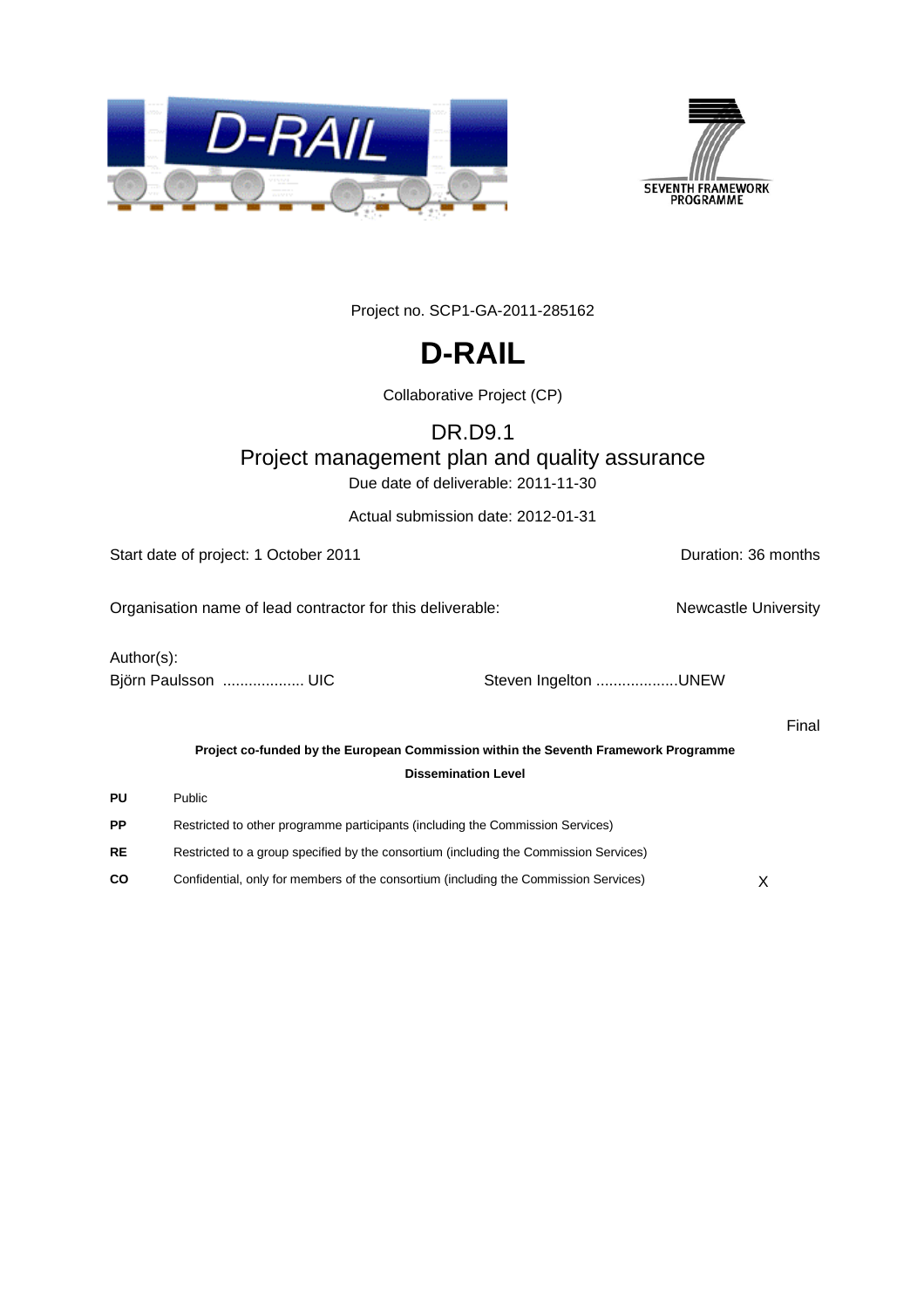### **Table of Contents**

| $\mathbf 1$ . |                                               |  |  |
|---------------|-----------------------------------------------|--|--|
| 2.            |                                               |  |  |
| 3.            |                                               |  |  |
| 4.            |                                               |  |  |
|               | 4.1<br>4.2<br>4.3                             |  |  |
| 5.            |                                               |  |  |
|               | 5.1<br>5.2<br>5.3                             |  |  |
| 6.            |                                               |  |  |
|               | 6.1<br>6.2<br>6.3<br>6.4                      |  |  |
| 7.            |                                               |  |  |
|               | 7.1<br>7.2<br>7.3<br>7.4<br>7.5<br>7.6<br>7.7 |  |  |
| 8.            |                                               |  |  |
|               | 8.1<br>8.2<br>8.3<br>8.4<br>8.5               |  |  |
| 9.            |                                               |  |  |
|               | 9.1<br>9.2<br>9.3                             |  |  |
| 10.           |                                               |  |  |
|               | 10.1<br>10.2<br>10.3                          |  |  |
| 11.           |                                               |  |  |
| 12.           |                                               |  |  |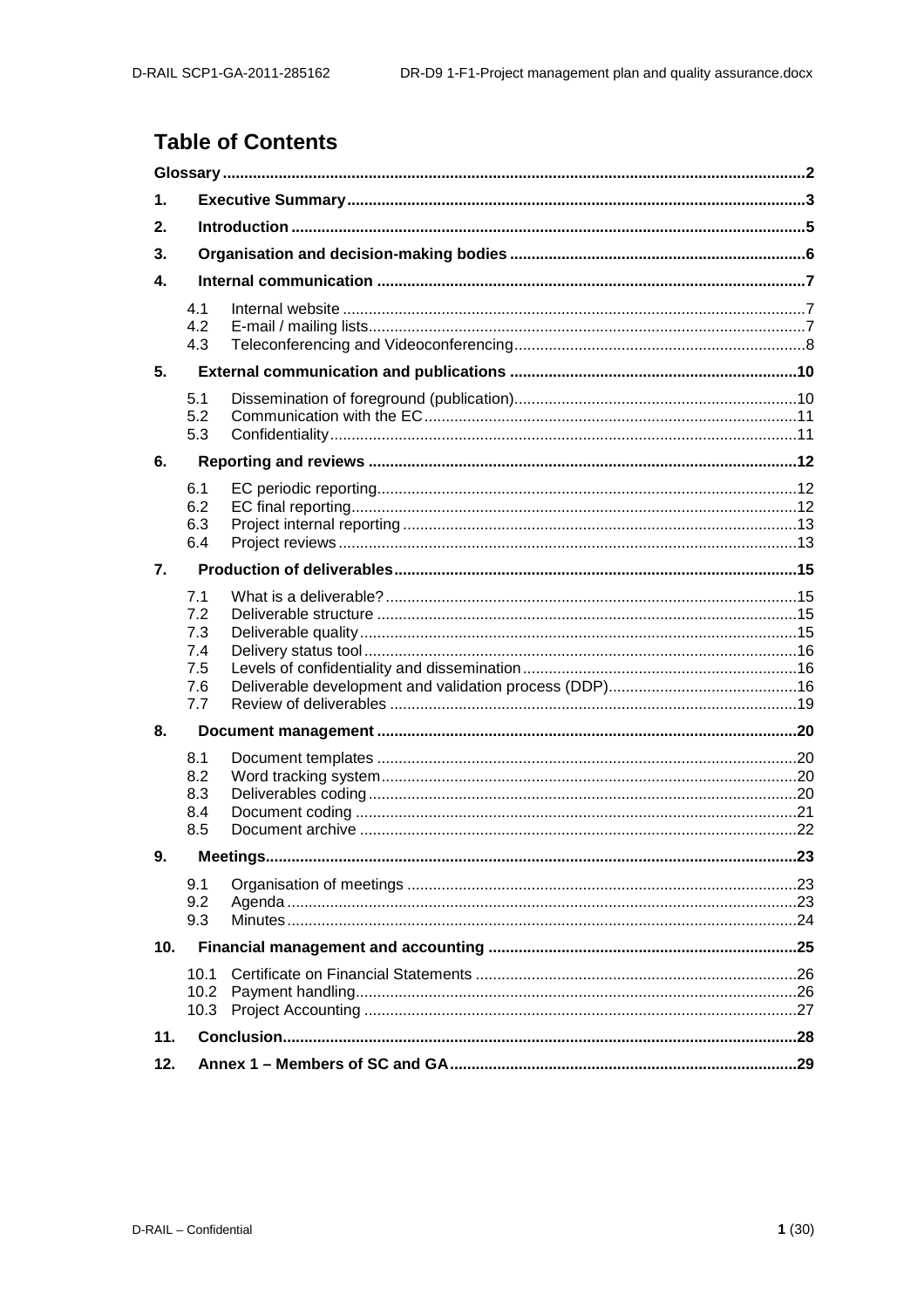# <span id="page-2-0"></span>**Glossary**

| Abbreviation / acronym | <b>Description</b>                                     |
|------------------------|--------------------------------------------------------|
| СA                     | <b>Consortium Agreement</b>                            |
| <b>CFS</b>             | Certificate on Financial Statements                    |
| Cordis                 | Community Research and Development Information Service |
| <b>DDP</b>             | Deliverable Development and validation Plan            |
| <b>DoW</b>             | Description of Work                                    |
| EC                     | European Commission                                    |
| FS                     | <b>Financial Statement</b>                             |
| GA                     | <b>General Assembly</b>                                |
| GPF                    | <b>Grant Preparation Forms</b>                         |
| SC                     | <b>Steering Committee</b>                              |
| <b>IPR</b>             | <b>Intellectual Property Right</b>                     |
| S&T                    | Scientific and Technical                               |
| WG                     | <b>Working Group</b>                                   |
| WP                     | Work Package                                           |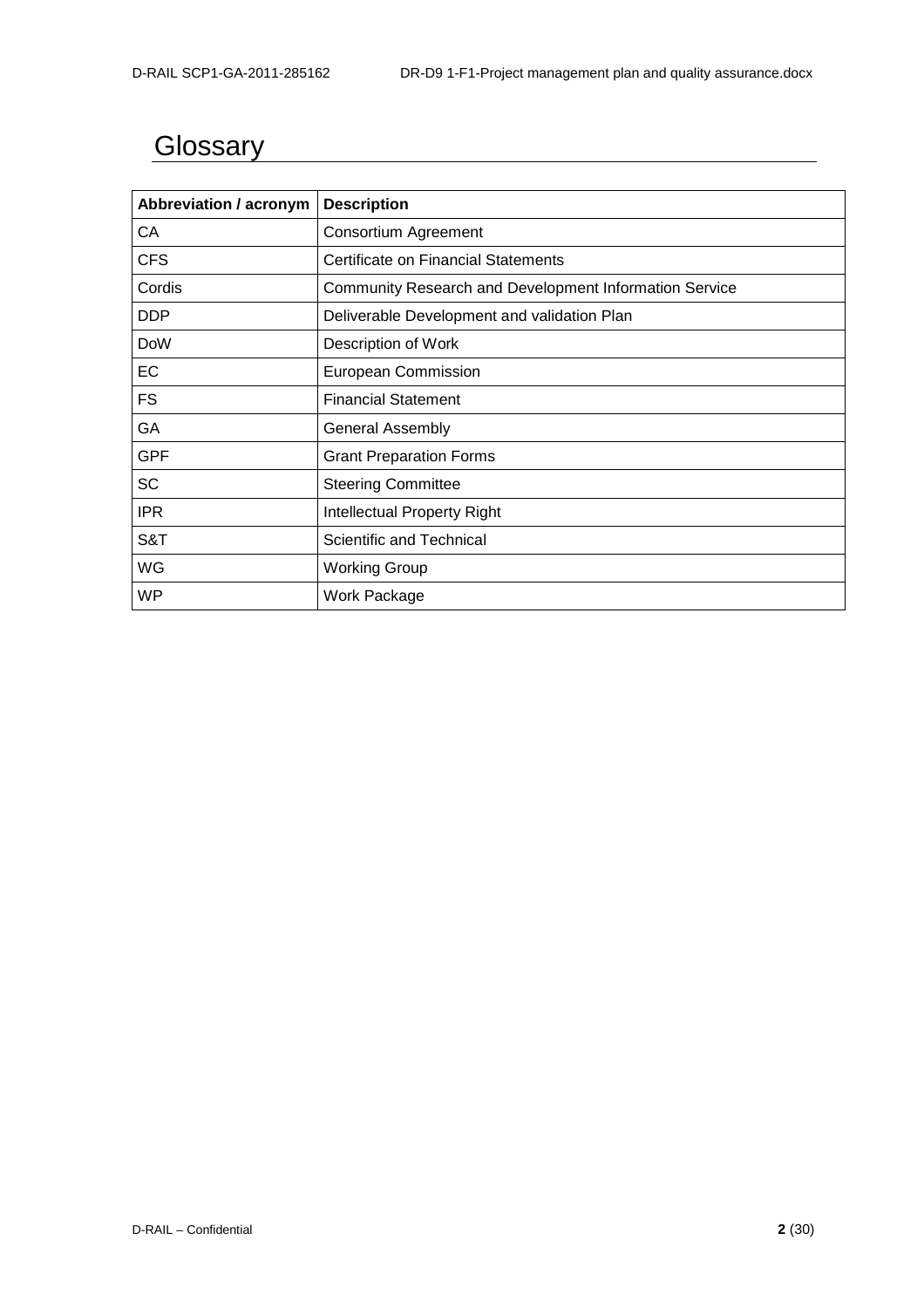## <span id="page-3-0"></span>1. Executive Summary

This document describes the project management and collaboration plans within the D-RAIL project and provides information on the tools to be used. It has been created as a support to the consortium with the main goal to facilitate the collaboration between partners and ensure that EC requirements are respected. In this sense, this document complements all other important documents like the EC Grant Agreement and its annexes, the Consortium Agreement and the various EC guidelines, which, in case of conflict or uncertainty, supersede this document.

After a short presentation of the project management structure, this document presents the different guidelines and procedures in seven separate sections: internal communication, external communication and publications, reporting and reviewing, production of deliverables, document management, meetings and financial management and accounting. These sections have also been posted separately on the D-RAIL collaborative platform (internal website), in order to facilitate the access and reading of each section. The structure and functionalities of the internal website itself, the major collaboration and coordination tool, is described in more detail in the deliverable D8.1.

The highest decision-making body in D-RAIL is the Steering Committee (SC). It is composed of two Infrastructure Managers, two Freight Operators, three industries and UIC. In addition, the coordinator, project manager and representative(s) from the project office will be present at the SC. The SC supervises the execution of the project. The General Assembly (GA) is a consultative body. The Chairperson of the SC is agreed by the members of the SC. Unless decided otherwise, all meetings of the GA is chaired by the Coordinator.

For internal communication, the D-RAIL partners will extensively use electronic means, such as email and the internal website (UIC Extranet) as well as telephone and video conferencing.

For the external communications, the D-RAIL partners shall notify the other concerned partners before disseminating / publishing any information outside the consortium. Recognition that the project is being partially funded by the EC should be acknowledged in a standard way in all publications. A special folder on the website is dedicated for this purpose.

Progress monitoring will be done through various means. The consortium should submit a periodic activity report and Financial Statements at the end of each reporting period (M18 and M36) to the EC. At the end of the project, an additional final report should be submitted, including a publishable summary on activities, a plan for disseminating and using knowledge and a report, covering the wider implications of the project for infrastructure managers and possible clients. A questionnaire designed to seek the input of interested parties and to spread awareness will be included.

Beside EC reporting, partners will provide internal reporting (one to two pages) on a nine-monthly basis at mid-term of each contractual reporting period (M9 and M27). Internal reporting will be presented in both the following:

1. A Progress report per WP and associated deliverables presented during physical SC-meetings. 2. A Financial view of expenditures per partner in form of a written report including estimated budget and efforts consumption.

Project deliverables, representing the results of the project, together with EC reporting provide the basis for the release of payments. The Project Office has defined a specific deliverable production process to assist all partners with this process and to facilitate prompt payments. The S&T Coordinator will supervise the process to ensure the scientific and technical quality of the deliverables. The list of deliverables can be found in the DoW and on the D-RAIL internal website within the [Deliverables](http://ovidentia.uic.org/index.php?tg=fileman&idx=list&id=311&gr=Y&path=Mainline+files%2FML+Common+documents%2F03-Deliverables) Section.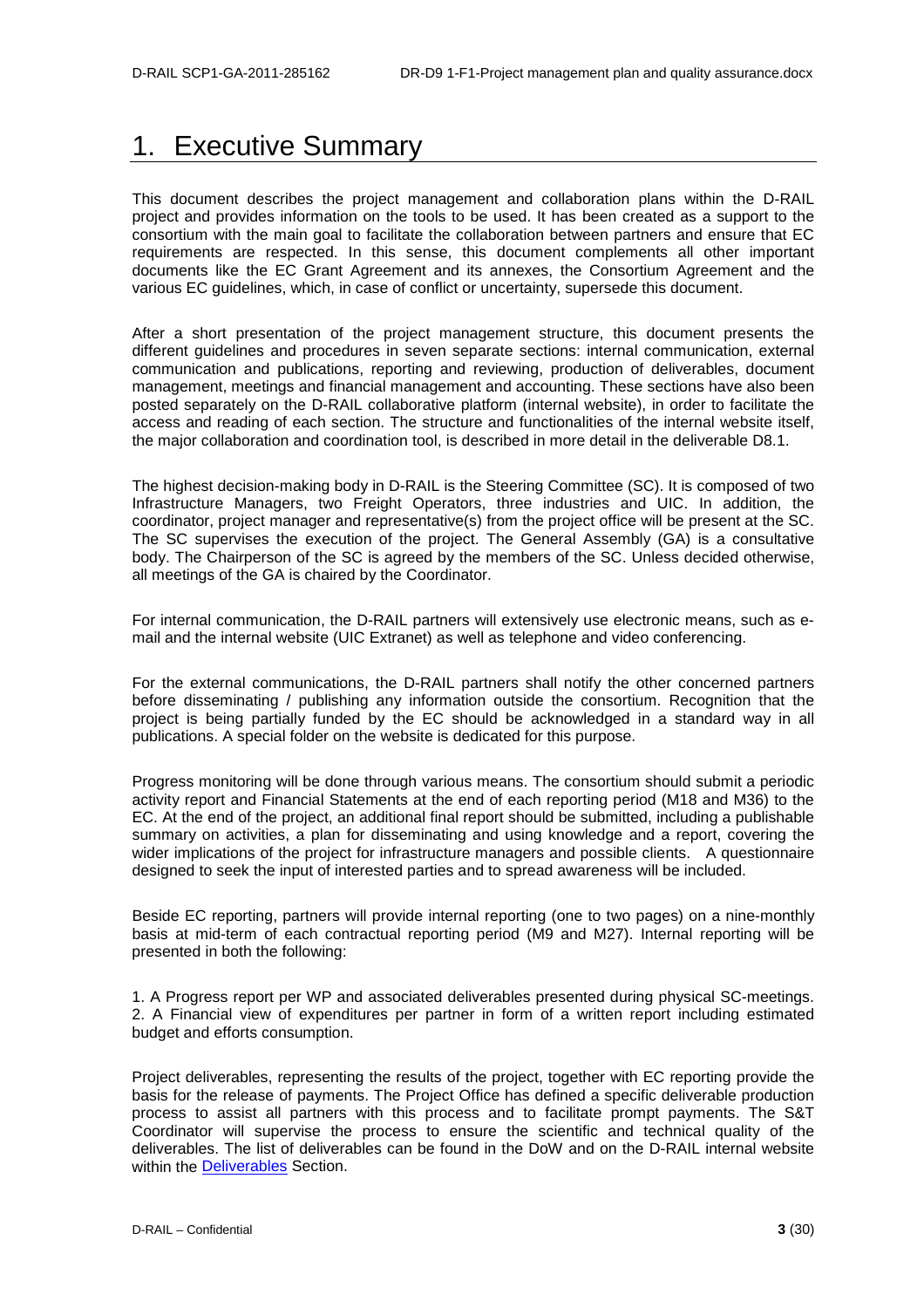Documents in the project should follow the same formatting and naming rules. . Templates created by the Project Office, are available on the project internal website and it is recommended that all partners make use of these templates to ensure consistency.

Project and WP meetings should have an agenda followed by minutes, which should be sent to participants for comments and validation within 15 calendar days of the meeting. Approval of minutes is completed at the next scheduled meeting.

Finally, as mentioned above each partner should provide Financial Statements at the end of each reporting period. If the requested cumulated funding exceeds 375 000€, a Certificate of Financial Statements should be provided. The Project Office will organise the collection of Financial Statements and Certificates and provide templates for completion.

Payments will be made by the Coordinator to the partners on receipt of EC payments and following the decision of the EB in relation to completion of work and/or timely submission of project deliverables.

Project accounting may be based on each partners' own accounting system, but a distinction between direct and indirect costs should be evident. Each partner is responsible for ensuring that all costs being claimed are eligible and comply with the EC Grant Agreement and "Guide to Financial issues relating to FP7 indirect actions" available on the D-RAIL [internal website](http://ovidentia.uic.org/index.php?tg=fileman&idx=list&id=311&gr=Y&path=Mainline+files%2FML+Common+documents%2F02-Reference+documents) and the [Cordis website.](ftp://ftp.cordis.europa.eu/pub/fp7/docs/financialguide_en.pdf)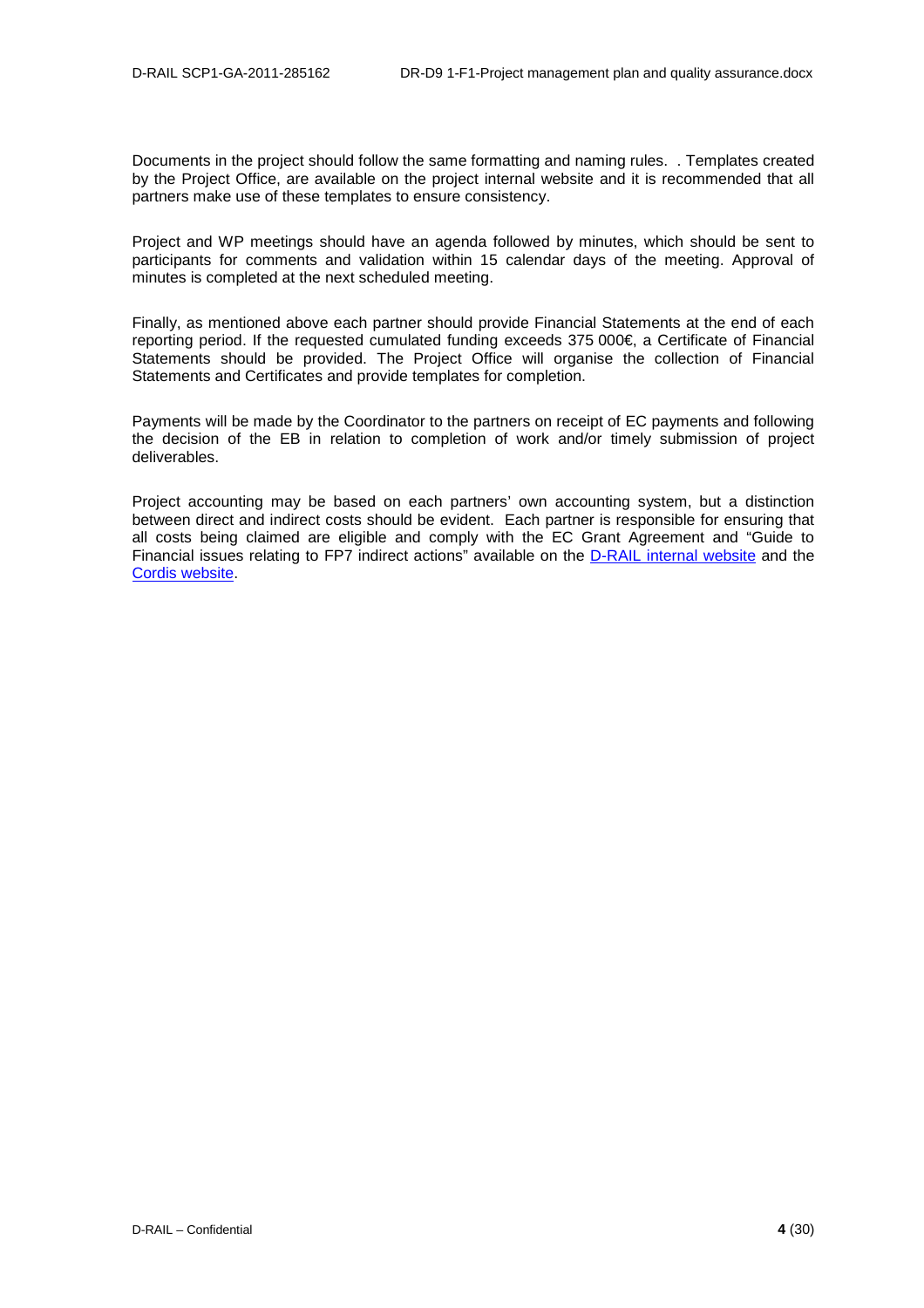## <span id="page-5-0"></span>2. Introduction

The Project Management will respect requirements that are inherent to inter-organisational collaboration, including the following:

D-RAIL partners are collaborating to achieve a common objective, to share experience and knowhow and to develop results using complementary skills.

Work will be organised and planned in a result-driven way. A common structure – kept up-to-date – will be established to ensure that interactions between partners working at a distance are efficiently planned for and followed up according to the flow of results. The internal organisation of each partner is a matter for each partner to decide (providing commitments are met.

Collaboration between participants is largely based on consensus within the various decisionmaking bodies. Therefore, organisational structure and rules for making decisions need to be clearly defined. Similarly, these practices will be applied to publication policies.

The success/effectiveness of meetings between Partners is critical to the progress of work. An inconclusive meeting can cause serious delays, risks and costs.

This document presents a range of guidelines and procedures which aim to optimise the various management tasks and collaboration between partners in the D-RAIL project.

A brief outline of the organisational structure is followed by a set of guidelines and procedures that D-RAIL management and partners will apply in their collaboration.

Please note that the content of this document should be considered as a complement to other official documents that define management responsibilities: the EC Grant Agreement and its annexes, the Consortium Agreement and the various EC guidelines, available at the Cordis website and at *the D-RAIL internal website.*

*The terms and provisions of the EC Grant Agreement (and its annexes) and the D-RAIL Consortium Agreement will prevail in the event of any inconsistency with recommendations and guidelines defined in this document.*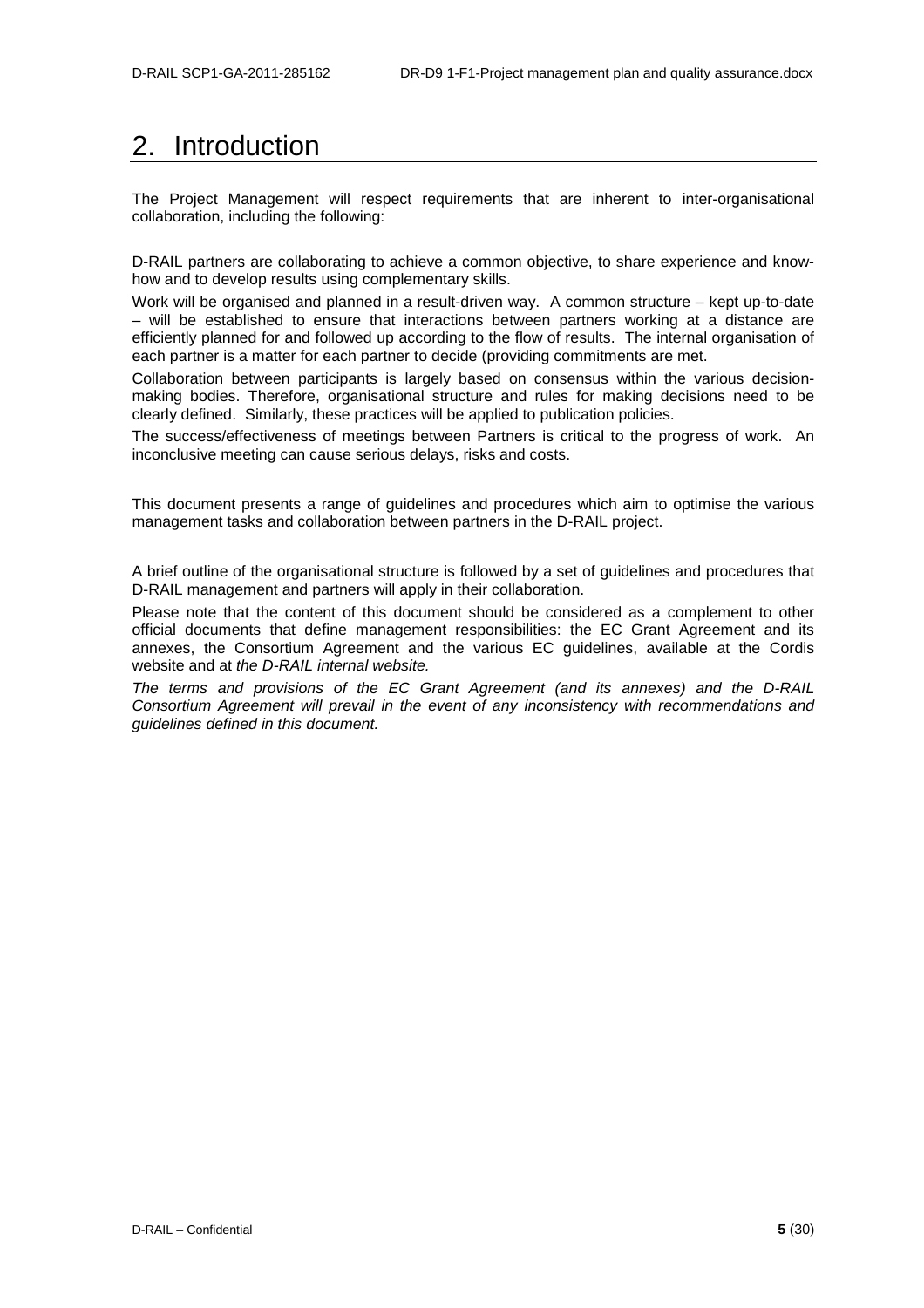## <span id="page-6-0"></span>3. Organisation and decision-making bodies

D-RAIL has set up a management structure that distinguishes between decision making, operational management, and advice.



Figure 1 shows the governance structure

All partners are represented in the General Assembly (GA), which is a consultative body in D-RAIL. The Steering Committee (SC) has a strategic role that will include deciding on allocation of project budget and major changes in WPs. It is composed of representatives of the core partners, namely: UIC, two IMs, two freight operators and three industrial partners. See more in DoW Annex 1 part B.

The D-RAIL project is jointly coordinated by Newcastle University and Union Internationale des Chemins de Fer (UIC).

The WP-leaders coordinate the work of a scientific/technical area, maintaining good communications within the WP and with the Project Coordinator. Each WP has an assigned WPleader and one (or several) assigned person(s) responsible for the operational work.

Each WP is composed of a set of Tasks. The Task level coordination is ensured by the Taskleaders, appointed in the project proposal, details of which are contained in the DoW. The Taskleaders: ensure the task internal S/T coordination; are responsible for the preparation of deliverables; are responsible for the information flow within the task and to the WP-leader, to whom the Task-leader reports.

The roles of the operational bodies and advisory groups were presented at the D-RAIL kick-off meeting and are described in the Description of Work.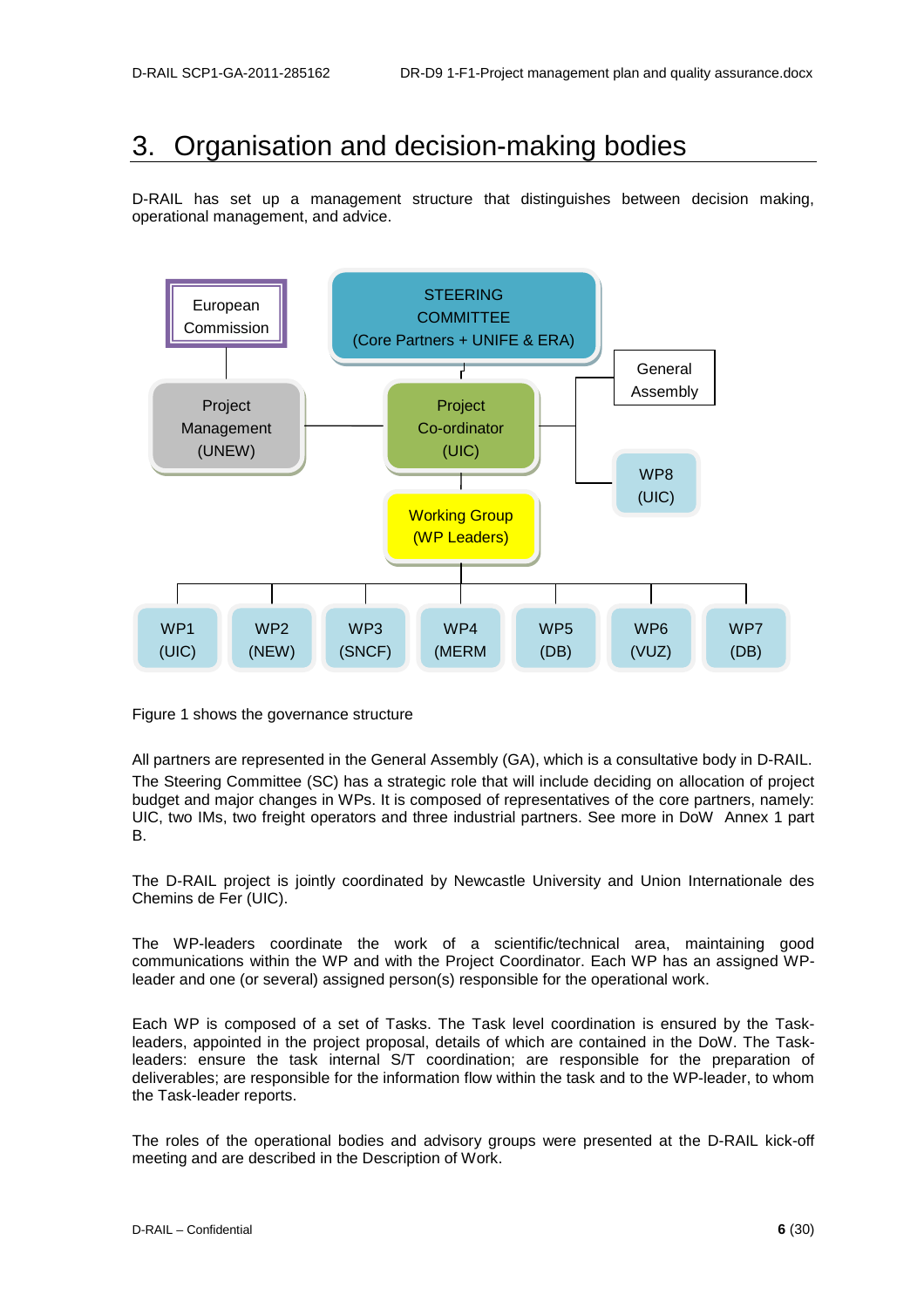## <span id="page-7-0"></span>4. Internal communication

D-RAIL will primarily employ electronic methods as a means to facilitate communication and exchange of information between the D-RAIL project partners.

### <span id="page-7-1"></span>4.1 Internal website

A password-protected internal website dedicated to the project has been set up at the following address: http://D-RAIL-project.eu/

The website will be used as a:

Virtual work space supporting information exchange and collaborative work on documents, such as project reports and deliverables

Project archive for all information relevant to the project and documents produced by the project On-line coordination, planning and project monitoring tool.

The website maintenance and administration will be provided by UIC and the Project Office. **Work Package Leaders** are responsible for up-dating and maintaining the content of specific Work Package Web Folders.

<span id="page-7-2"></span>The interface, structure and functioning of the website is described in Deliverable D8.1.

### 4.2 E-mail / mailing lists

To ensure best practice in the use of e-mail communications, and to avoid any unnecessary proliferation of e-mails, all partners are encouraged to:

Keep partners well informed about matters that are relevant for them, using the dedicated directories available on the internal website.

Avoid unnecessary "broadcasting," – for example only send messages to the D-RAIL Partners directory for important information of relevance to all partners. Avoid sending unnecessary copies to partners/persons not involved.

If reception of the e-mail needs to be acknowledged, this must be specifically requested in the email.

The "Subject" of each e-mail should follow the convention: "DR-AAA-Subject", as explained below:

Start the subject of all e-mails using the abbreviation "DR" for D-RAIL

AAA can represent one of the following:

Work Package – eg WP1, WP2, WP1.1 or may represent one of the

D-RAIL body eg SC for Steering Committee, EC for European Commission, GA for General Assembly.

ADM for purely administrative information and OT for other

Subject: a short description of the subject of the e-mail

To facilitate communication between the D-RAIL partners, the following directories have been created on the D-RAIL website:

• The Project Office (UNEW)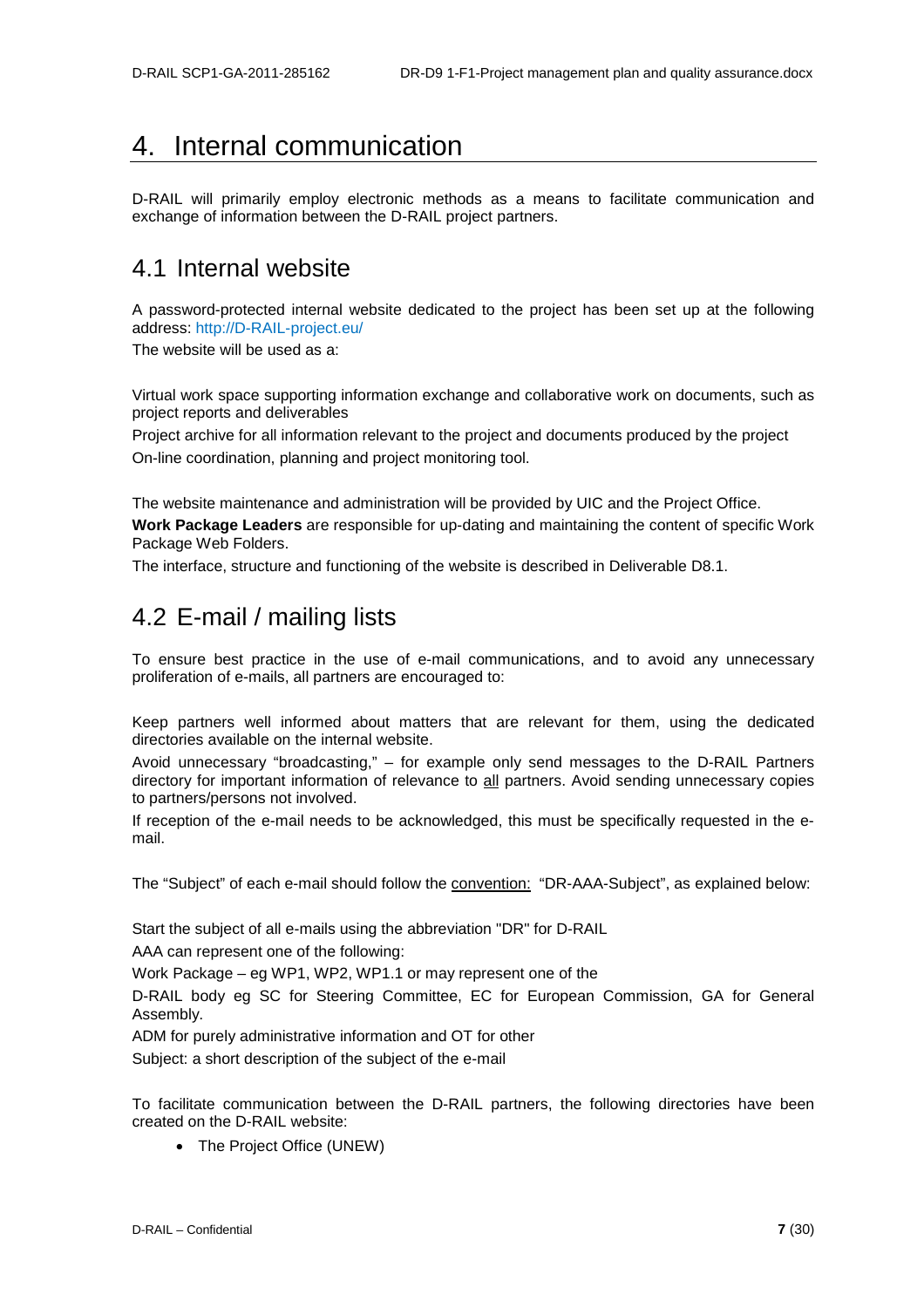- D-RAIL All partners
- the Steering Committee members
- WP<sub>1</sub>
- WP 2
- WP 3
- WP 4
- WP 5
- WP 6
- WP 7
- WP 8 and WP 9

Further lists can be created upon request.

These distribution lists should be used by all instead of self-managed lists in the users' email application to ensure all concerned partners receive the emails.

These lists are regularly updated by the Project Office. The Project Office will also maintain an upto-date overview of the Directory (i.e. the list of members) at the D-RAIL internal website.

All partners have the responsibility to inform the Project Office of any changes to email addresses and to ensure that requests for individuals to be added or removed, etc are made promptly. The importance of maintaining up-to-date mailing lists and directories is reflected in the fact that it will be a standing item on the SC agenda.

### <span id="page-8-0"></span>4.3 Teleconferencing and Videoconferencing

Teleconferencing is a powerful tool for organising short meetings and is encouraged.

The following principles should be respected for a successful teleconference meeting:

the meeting should be limited to a small number of participants;

date, time, expected duration, agenda and name of participants should be communicated in advance (typically at least 1 week before);

all required documents must be distributed before the meeting (at least the time required for reading those documents + a couple of days);

teleconferences should be limited in time to ensure the participants full attention;

as with face-to-face meeting, minutes summarising the decisions and actions should be prepared after the teleconference.

*Note: Telephone conferences* with up to 3 partners are possible from many telephones without the need for specialist equipment. For larger telephone conferences (ie with greater than 3 participants) it is suggested that a "teleconference" is booked – for example with a national telephone company who will provide a number which may be distributed to participants. Where required the Project Office, WP and Task Leaders will organise telephone conference meetings in relation to D-RAIL matters (eg find a suitable date, book a teleconference number etc). This will include the setting up of other associated tools such as WebEx - an online facility for sharing Power Point presentations.

Videoconferencing: is being more widely used to complement teleconferencing resulting in an increase in the efficiency of remote collaboration. D-RAIL partners are strongly encouraged to use videoconferencing as appropriate. The Project Office can provide WebEx sessions and support upon request.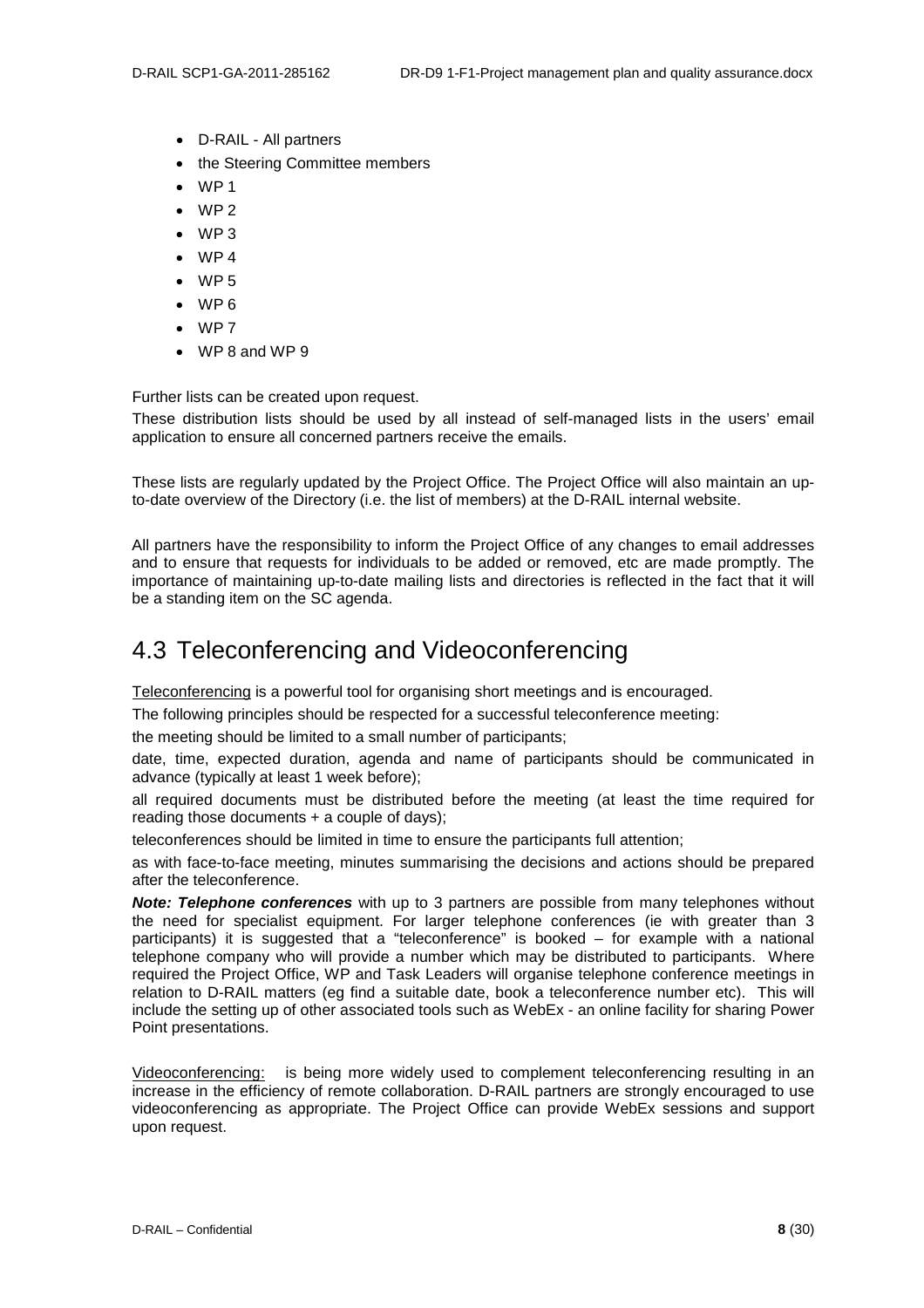#### **Consortium details on the D-RAIL internal website**

The <u>D-RAIL [Directories](http://ovidentia.uic.org/index.php?tg=fileman&idx=list&id=311&gr=Y&path=Mainline+files%2FML+Common+documents%2F06-Contact+lists)</u> on the D-RAIL internal website contain the contact details of all persons involved in the project. The members of the various management bodies (GA, SC etc.) are also listed. At each Steering Committee meeting the list will be reviewed for accuracy. Work-Package leaders are responsible for informing of any changes needed as and when those changes occur by informing the Project Office.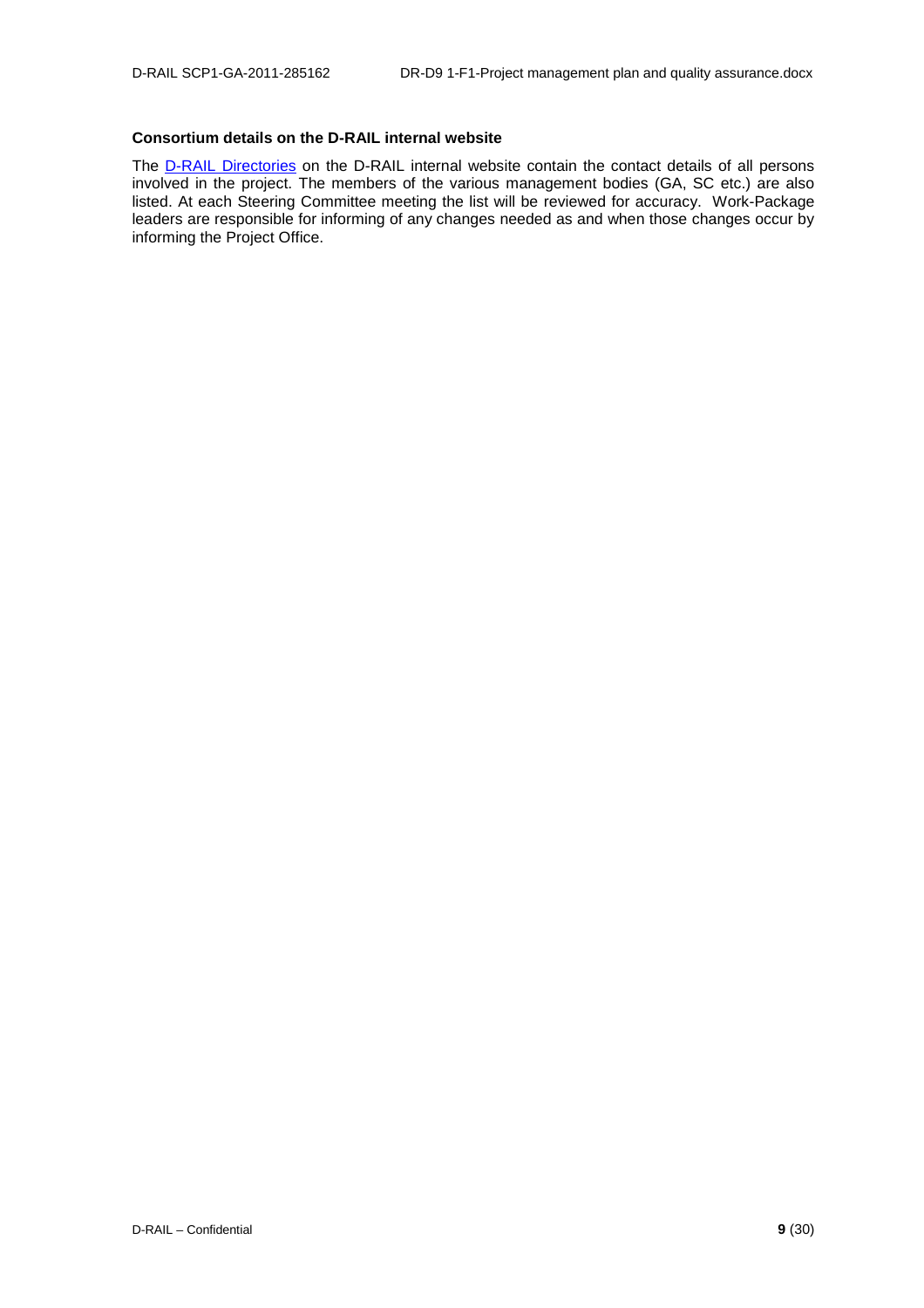## <span id="page-10-0"></span>5. External communication and publications

### <span id="page-10-1"></span>5.1 Dissemination of foreground (publication)

For the purpose of this document and in relation to the D-RAIL project the term "Foreground" refers new knowledge/results generated in the project. Before disseminating of "Foreground" material related to the D-RAIL project outside the consortium, e.g. through a publication or a conference talk, partners must seek the consent of the involved partners in relation to the publication of this "Foreground."

Before disseminating Foreground partners are requested to comply by with following rules:

- At least 20 days prior notice of any dissemination activity (including publications) shall be given to other involved partners concerned, including information concerning the planned dissemination activity and data.
- Following notification, any of those partners may object within 10 days, if it considers that its legitimate interests in relation to its foreground or background could suffer disproportionately or that harm may be caused. In such cases, the dissemination activity may not take place unless appropriate steps are taken to safeguard these legitimate interests.

The following Notification Procedure should be followed:

- 1) The partner wishing to disseminate Foreground should first inform the Coordinator and the Project Office about the planned dissemination.
- 2) The Project Office (WP9) will assist the partner to prepare and send an e-mail D-RAIL partners, which will include a summary of the intended dissemination.
- 3) If a partner has an objection to the dissemination, he/she should send an e-mail to the disseminating partner and "cc" the Coordinators and the Project Office. The e-mail should contain a justification for the objection and should clearly reflect details of how the objecting partner's legitimate interest is harmed. The objection can include:
	- $\triangleright$  a request to cancel the dissemination
	- $\triangleright$  suggested modifications of the dissemination
- 4) If no objections/ modifications are requested by other partners within the 30 day deadline (per the usual Consortium Agreement clauses), the dissemination is considered validated and the dissemination may be made.

#### **In all external communications, the following statement acknowledging EC funding should be used:**

#### *"The research leading to these results has received funding from the European Community's Seventh Framework Programme [FP7/2007-2013] under Grant Agreement n°285121.***"**

Additionally, the contribution made by each of the partners must be indicated.

Articles/Papers published about and presentations made on D-RAIL should be forwarded to the Project Office who will make them available for information via a dedicated folder on the internal website.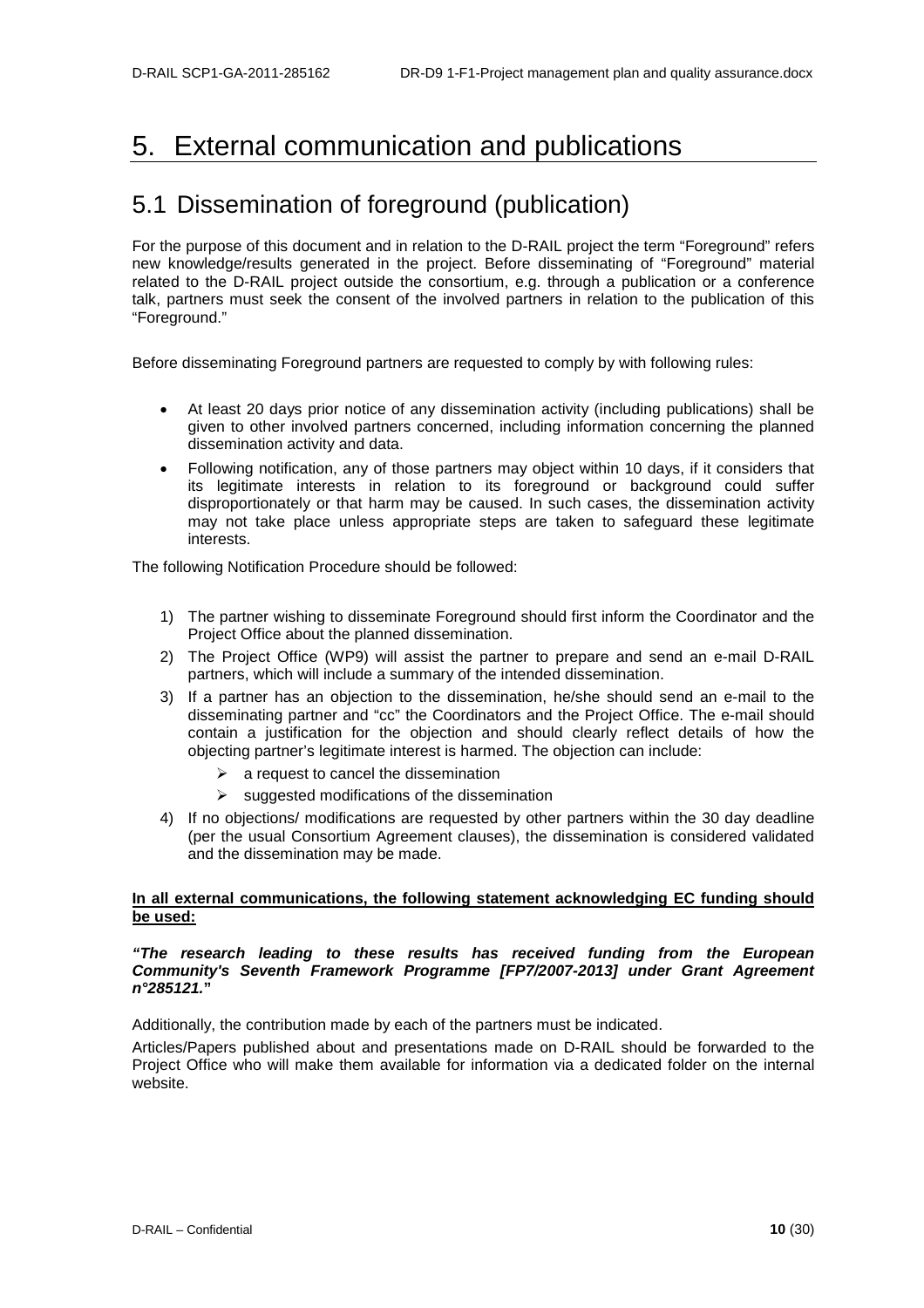## <span id="page-11-0"></span>5.2 Communication with the EC

The Project Coordinator is the **ONLY** official interface to the EC. All formal exchanges of information relative to D-RAIL with the EC should therefore be handled through the Project Coordinator or when officially delegated, through the Project Office.

### <span id="page-11-1"></span>5.3 Confidentiality

Confidentiality of all information identified as "confidential" (either orally or in writing) must be assured in all external communications, as outlined in article II.9 of the Grant Agreement.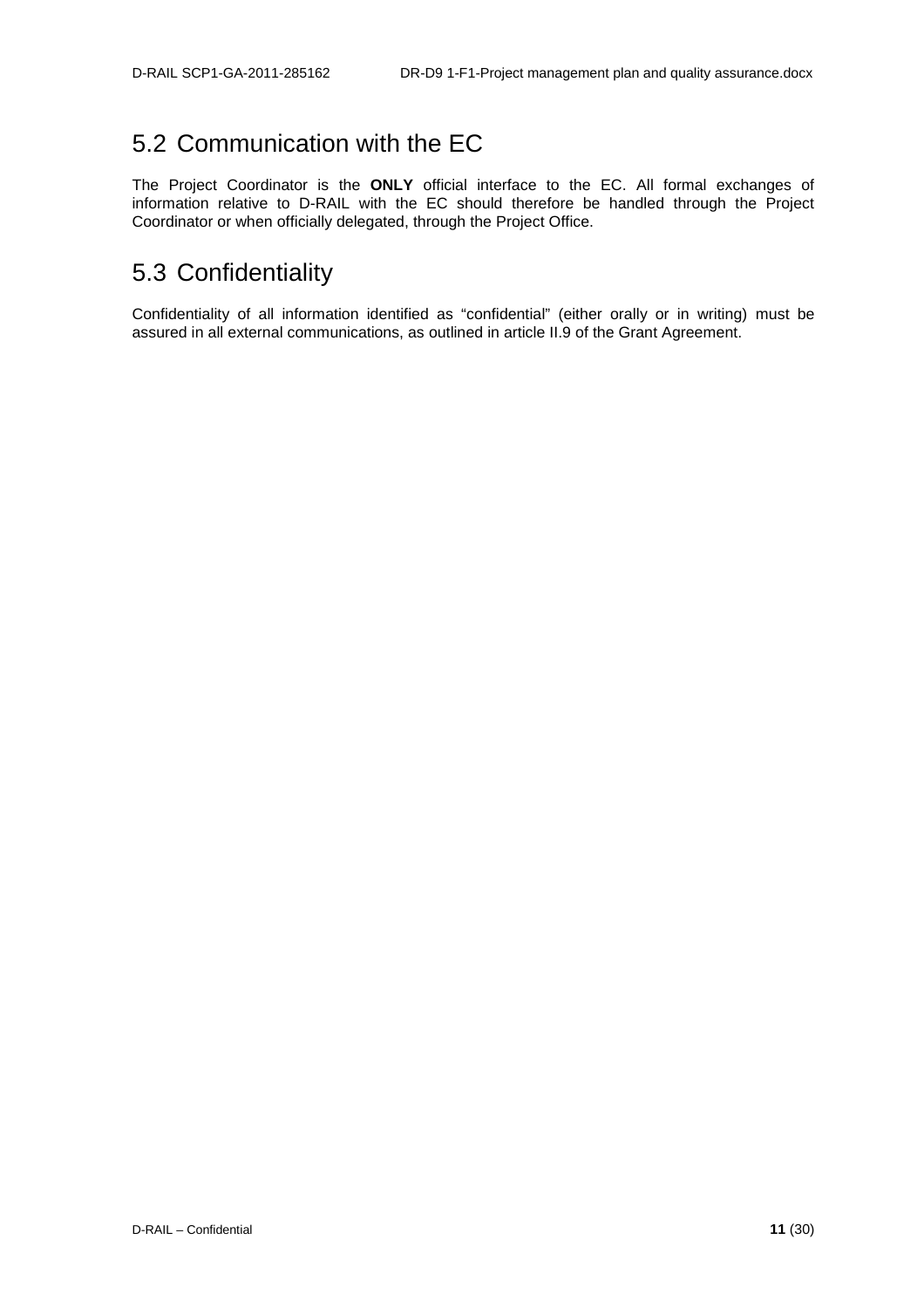## <span id="page-12-0"></span>6. Reporting and reviews

The European Commission performs control of project progress essentially through three means:

Periodic reporting

Deliverables that are major project results

Project Reviews

The Management and Quality Control Procedures in relation to the production of deliverables and EC project reviews are described in the sections below.

Additional internal reporting is necessary to monitor project progress and identify potential problems and risks at an early stage. Internal reporting formats closely resemble the EC reporting formats in order to facilitate reuse of existing information and to not overburden partners with additional administrative work.

### <span id="page-12-1"></span>6.1 EC periodic reporting

The D-RAIL project is divided into two main reporting periods (including financial and technical) of the following duration:

Period 1: from M1 to M18

Period 2: from M19 to M36

EC periodic reporting will be prepared by the project partners and the WP leaders. The Project Office will assist with the consolidation of and the quality assurance of reports. Reports will include the following documents:

- deliverables identified in the Description of Work
- an overview, including a publishable summary, of the progress of work towards the project objectives, including achievement and attainment of any deliverables and milestones identified in the Description of Work
- an explanation of the use of resources
- a Financial Statement (Form C) from each partner (see also section 10.1)
- a Certificate of Financial Statement (CFS) provided by an external auditor or qualified public officer for cumulated requested funding over 375 000 Euros (see section 10.2).

Reports are due 60 days after the end of each reporting period. Thus, in D-RAIL, the reports are due no later than:

30 May 2013 (due date of 1 April 2013 plus 60 day period)

<span id="page-12-2"></span>29 November 2014 (due date of 1 October 2014 plus 60 day period)

### 6.2 EC final reporting

At the end of the project, the consortium will provide a final report comprising the following:

- A final publishable summary report covering results, conclusions and socio-economic impact of the project.
- A plan for use and dissemination of foreground material.
- A report covering the wider implications of the project for infrastructure managers and possible clients, in the form of a questionnaire, including efforts to involve other key stakeholders with the overall intent to spread awareness.

The reports should be provided within 60 days following the end of the project, i.e. 29 November 2014.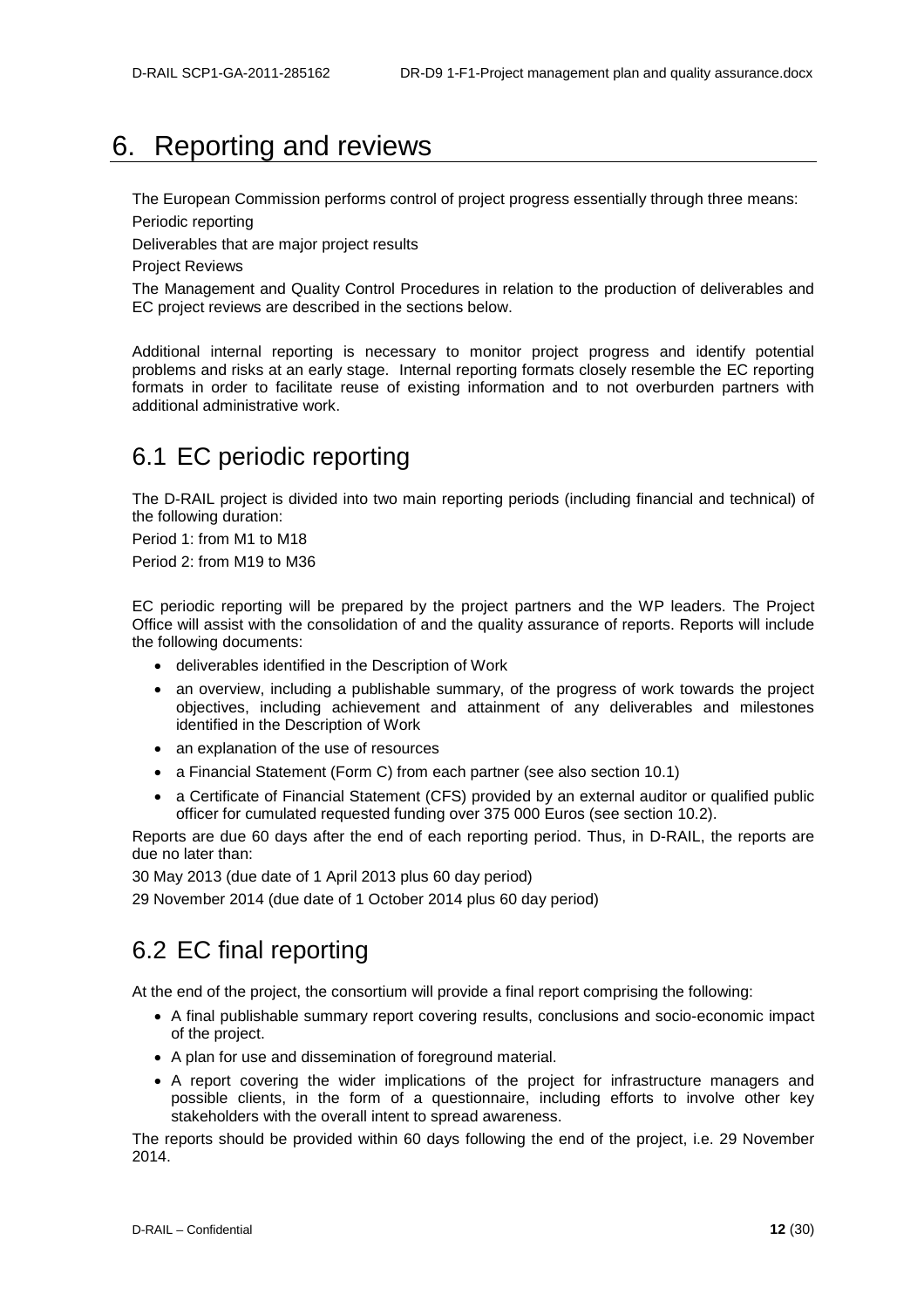## <span id="page-13-0"></span>6.3 Project internal reporting

As the EC contractual reporting covers relatively long periods (18 months each), additional internal reporting is required to monitor project progress.

An internal reporting system will be established with the aim to:

- facilitate the follow up of project progress by the D-RAIL Coordinator and the SC,
- identify and solve problems proactively and ensure that the common goal of the project is being reached,
- make the EC periodic reporting run more smoothly.
- •

Internal Reporting will be carried out mid-term of each reporting period (for example M9 and M27) and will include the activities of the last nine-month-period. The report shall be kept to a maximum of two pages and focus on key aspects related to the progress of the project.

It will contain two parts:

- Progress of work for each partner per work package , including:
	- $\triangleright$  objectives of the period
	- $\triangleright$  activities carried out
	- $\triangleright$  status of deliverables

dissemination activities, including scientific publications

These figures will be presented during physical SC-meetings.

• Estimated budget and efforts consumption per partner in the form of written reports.

All report templates will be sent out by the Project Office and will be available on the D-RAIL internal website in the section ["Common documents –](http://ovidentia.uic.org/index.php?tg=fileman&idx=list&id=311&gr=Y&path=Mainline+files%2FML+Common+documents%2F04-Templates) 04-Templates".

### <span id="page-13-1"></span>6.4 Project reviews

As described in the DoW, two official Commission-initiated external project reviews are planned at the end of M18 and M36.

| Event            | Date               | Venue and hosted by |
|------------------|--------------------|---------------------|
| Project review 1 | M18 (April 2013)   | To be decided       |
| Project review 2 | M36 (October 2014) | To be decided       |

The objectives of the project reviews are:

- to demonstrate project progress against milestones and deliverables foreseen by the EC Project Officer and the Project Reviewer(s);
- to demonstrate achievements through presentations, demonstrations, etc.;
- to present plans for the next period;
- to rationalize possible modifications to initial D-RAIL objectives/planning to the Project Officer and the Project Reviewer(s).

These reviews are the **most important events** in the continuous evaluation process made by the EC for the following reasons:

- it is the main opportunity for evaluating the project:
- it is the only occasion to present to the EC detailed project results and to discuss project progress;
- it is a real opportunity to demonstrate the cohesion of the consortium and the commitment of the partners to achieve the project objectives.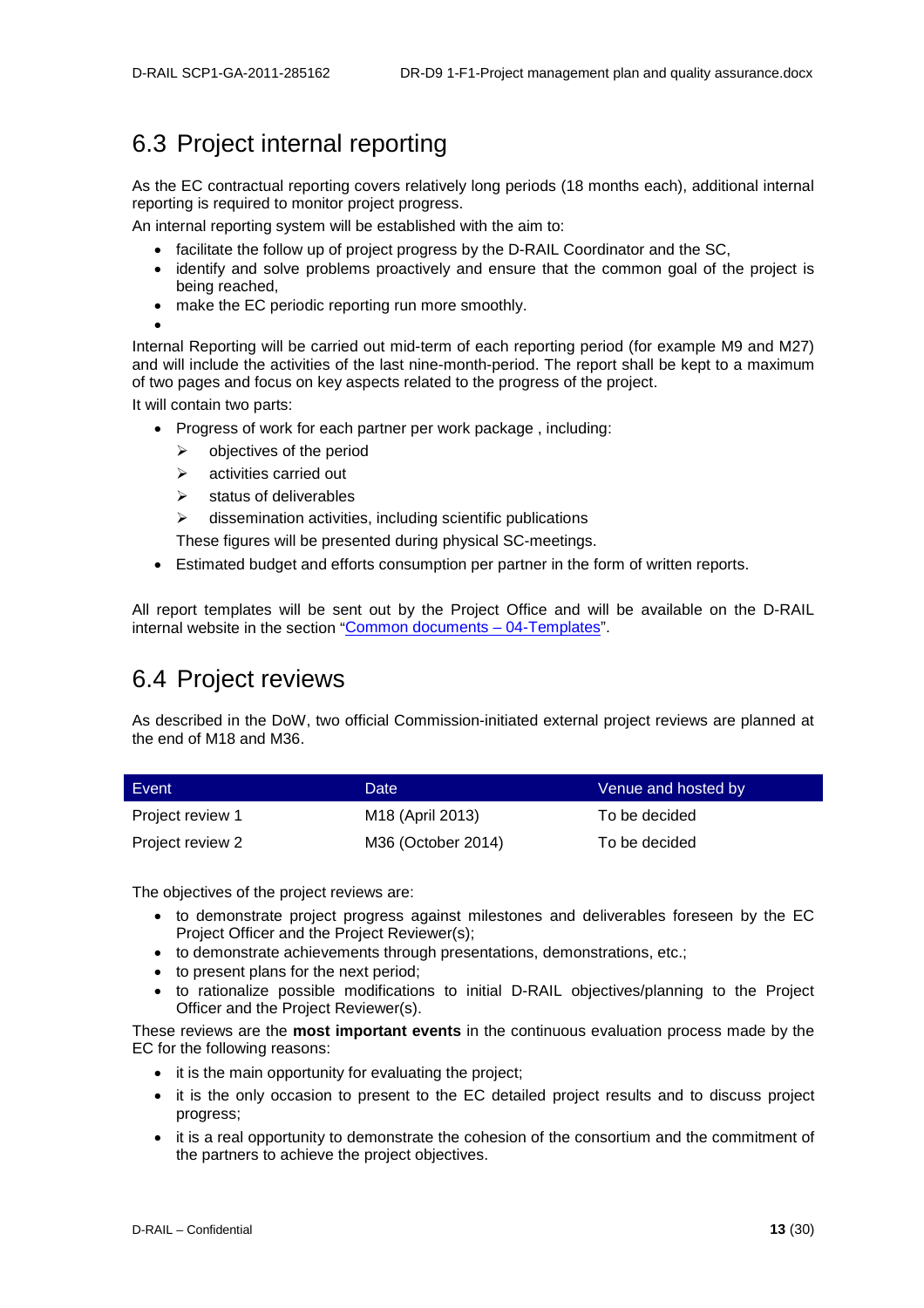Following each review, the reviewer(s) will provide an evaluation of the project in a review report which may include recommendations for the future of the project. The review can lead to:

- a continuation of the project with minor changes;
- a continuation of the project with significant changes requiring a complete revision of the DoW and organisation of the project,(most often delaying payments from the EC);
- an immediate termination of the Grant Agreement in the case of severe breach of contract (e.g. scientific fraud) and misuse of resources.

As a consequence, these official reviews are of significant importance, necessitating careful preparation, given the potential impact on contractual relations and arrangements with the EC.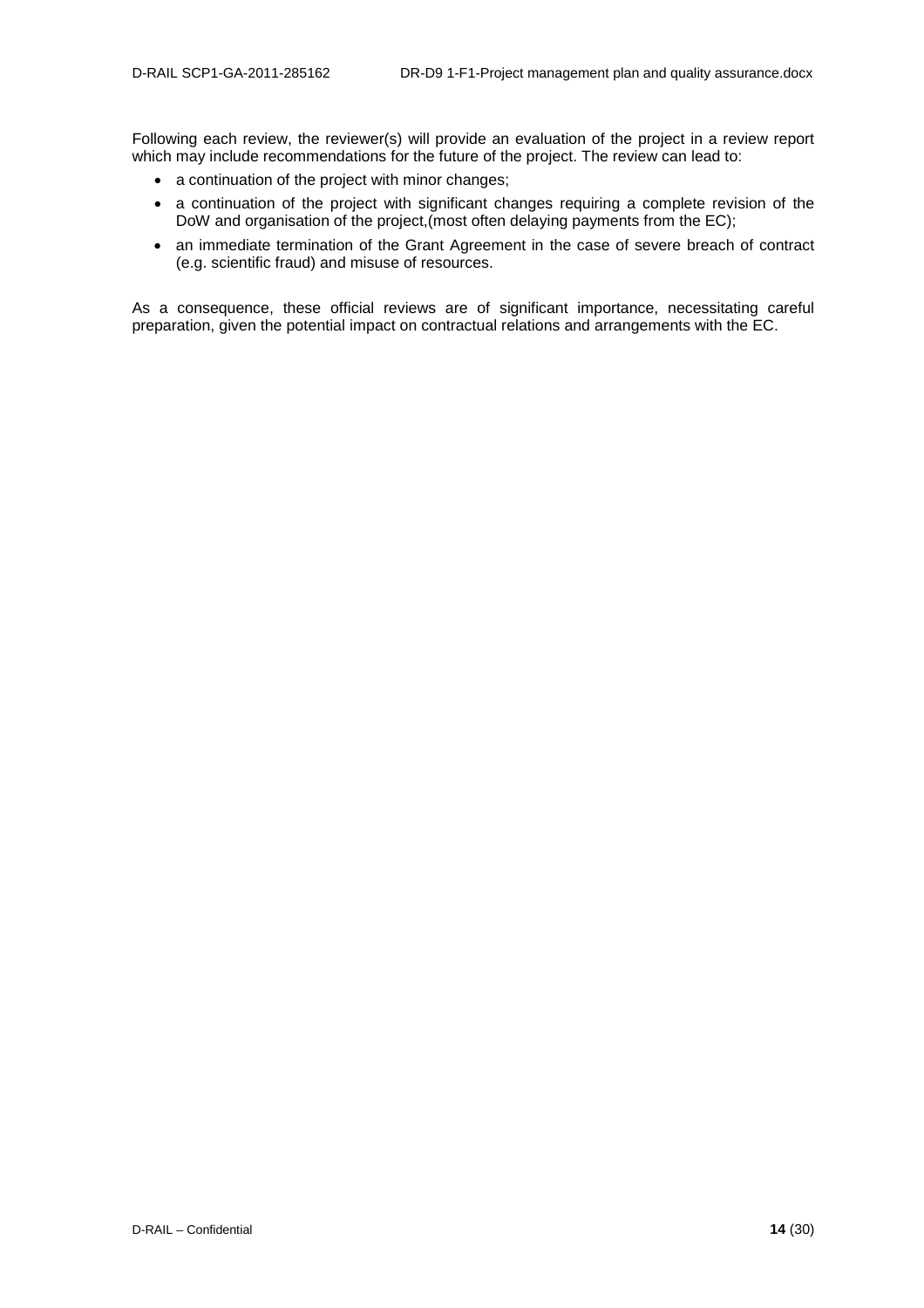## <span id="page-15-0"></span>7. Production of deliverables

### <span id="page-15-1"></span>7.1 What is a deliverable?

A deliverable is the significant result of the project which most often is presented in the form of a report. Deliverables are the evidence of work and therefore linked to the release of the payment. If the deliverable is not in the form of a written report, the consortium must provide written proof/evidence to the EC that the 'deliverable' has been delivered. The D-RAIL consortium is contractually bound to submit to the EC the deliverables listed in section A WT2 "List of Deliverables" of the DoW within the specific time frame. This list is available on the D-RAIL internal website in the section [Deliverables.](http://ovidentia.uic.org/index.php?tg=fileman&idx=list&id=311&gr=Y&path=Mainline+files%2FML+Common+documents%2F03-Deliverables) Each deliverable has a reference number, title and leader as indicated in the DoW.

A template for deliverables is available on the D-RAIL internal website. This template must be used to ensure consistency in format and basic content across the project.

### <span id="page-15-2"></span>7.2 Deliverable structure

A deliverable can be divided up into 6 main parts:

| <b>Introductory pages</b>                              | D-RAIL deliverable standard cover page, glossary, table of contents<br>and list of figures.                                                                                        |
|--------------------------------------------------------|------------------------------------------------------------------------------------------------------------------------------------------------------------------------------------|
| <b>Executive summary</b>                               | This section should be a synopsis, or general overview, summarising<br>the content of the document (in general, 1 to 2 pages).                                                     |
| <b>Full description of the</b><br>approach and results | This is the main part of the deliverable and should explain clearly how<br>the results were achieved, including diagrams or pictures to illustrate<br>technical/scientific points. |
| <b>Conclusion</b>                                      | This section should be a summary of the major outputs of the<br>deliverable (in general 1 to 2 pages but depending on the extension of<br>results to be reported on).              |
| <b>Bibliography</b>                                    | A list of documents, publications and other key references relevant to<br>the deliverable.                                                                                         |
| <b>Annexes with</b><br>additional information          | This part can remain confidential and thus not be delivered. This will<br>allow deliverables to be public without conflicting of confidential<br>material.                         |
|                                                        |                                                                                                                                                                                    |

### <span id="page-15-3"></span>7.3 Deliverable quality

Both the content and form/style of the deliverable will be reviewed before dissemination. Drafts must be forwarded for review providing time for reviewers to proof read and provide feedback and for sufficient time for updates to be made in order to meet the deliverable deadline.

• **Content**: The lead participant is responsible for the quality of the deliverable. An internal technical validation is performed by the WP Leaders and supervised by the S&T Coordinator. The purpose is to ensure that the technical/scientific content is of a satisfactory professional quality, and that it reflects precisely the work completed and meets expectations. The internal validation process uses criteria relating to the completeness of the description, level of detail, technical correctness, references, etc. An additional external review on selected deliverables will be carried out as and when these are deemed to represent key results from the project. See chapter 8 for more details. The external review process will begin once the deliverable has been submitted to the European Commission.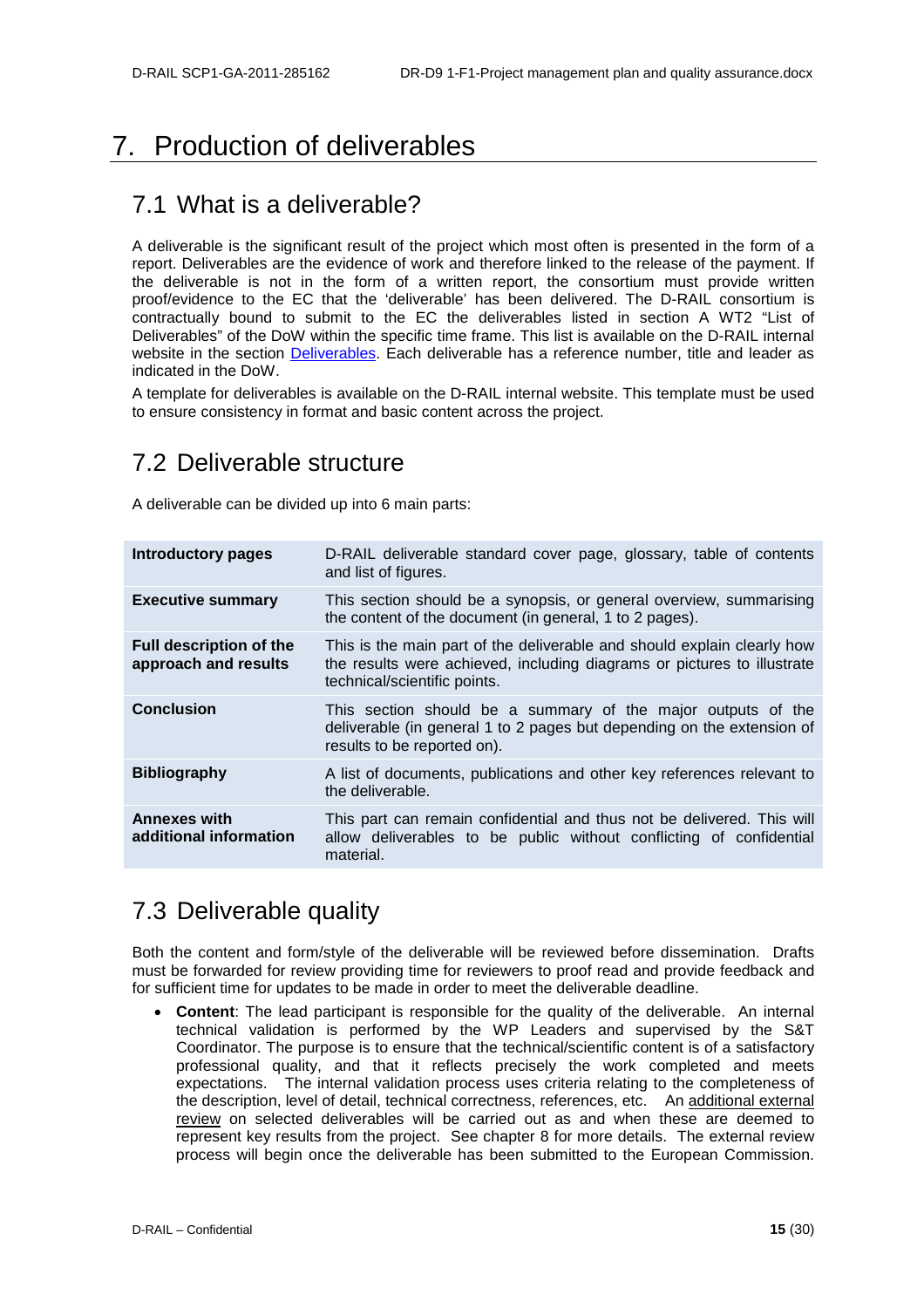On occasion the external review may result in a new version of the deliverable being submitted to the Commission.

**Form/style**: An internal quality validation process will be performed by the D-RAIL Project Office to ensure the deliverable development and validation process defined in this document has been properly implemented. Criteria will relate to the document structure and layout, style, spelling and consistency of the language, etc.

### <span id="page-16-0"></span>7.4 Delivery status tool

An excel file will be used to follow the delivery status of the contractual deliverables.

In this excel file, each deliverable will, at any given moment, have a delivery status described by one of the following statements:

| <b>Status</b>          | <b>Description</b>                                                                             |
|------------------------|------------------------------------------------------------------------------------------------|
| Done                   | Done but deliverable not yet approved                                                          |
| <b>Delivered</b>       | Reviewed and approved by S&T Coordinator and sent to the EC                                    |
| Externally<br>reviewed | Reviewed and approved by S&T Coordinator after being externally reviewed and<br>sent to the EC |
| Delayed                | Initial deadline will not be met                                                               |
| Cancelled              | The deliverable has been cancelled                                                             |
| Merged                 | The deliverable has been merged with another deliverable                                       |

### <span id="page-16-1"></span>7.5 Levels of confidentiality and dissemination

Each deliverable has a predefined code (described below and identified in the DoW -see section A WT2 "List of Deliverables") identifying its level of dissemination, ranging from the smallest to the widest audience. The code is recorded on the cover page of each deliverable:

CO = Confidential, only for members of the Consortium (including the EC)

RE = Restricted to a group specified by the Consortium (including the EC)

PP = Restricted to other programme participants (including the EC)

PU = Public (All PU deliverables will only be publicly available after securing publication or IP rights.)

## <span id="page-16-2"></span>7.6 Deliverable development and validation process (DDP)

Before beginning the deliverable, a draft - defining the structure and expected contributions from each of the contributors - will be provided by the Deliverable Leader. The draft will contain a clear indication of:

Table of Contents

The Lead Participant for the deliverable

Contributors per chapter and section

A specific timetable for the deliverable development, setting deadlines for:

- $\triangleright$  Submission of contributions
- $\triangleright$  Production of the first draft (version 0.1)
- $\triangleright$  Internal review (partners' comments)
- $\triangleright$  Production of further version/s of the draft (versions 0.x)
- $\triangleright$  Quality check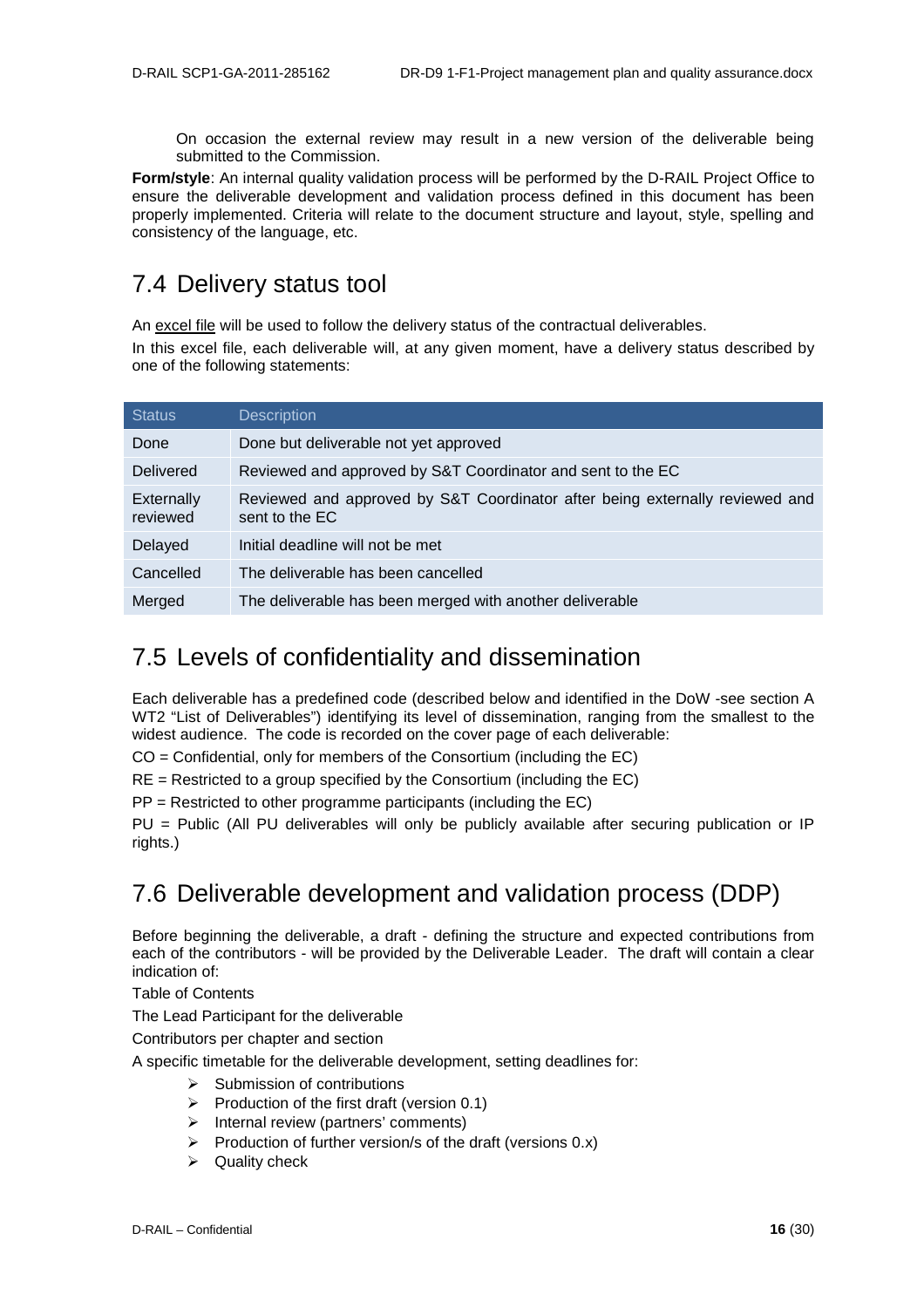$\triangleright$  Final validation, production of copies and submission to the Commission.

The Deliverable Leader will collate and merge contributions from each of the contributors into a single document. This first draft will then be circulated to and comments sought from each partner involved in order to check its consistency with the plans and to provide any necessary feedback and/or approval. This procedure will be repeated as necessary, until agreement is reached with all partners involved.

The Deliverable Leader will then prepare the final draft and forward it to the Project Office, who in turn will forward the deliverable to the S&T Coordinator and the SC for comments and validation. Comments/recommendations will be taken into consideration as appropriate.

Following content validation by the S&T Coordinator and the SC the Project Office will prepare the final version. This final version is distributed to all partners and finally submitted to the EC.

Lead Participants are encouraged to build in time for the receipt of inputs, reviews/proof readings etc and therefore begin the deliverable development process sufficiently in advance in order to meet the established deadlines for submission to the Commission, as indicated in Annex I (DoW).

[Figure 1](#page-18-0) represents the deliverable development and validation process, including recommended timings for the development of a deliverable (in calendar days). These may vary depending on the complexity of the deliverable and the number of people involved in the development process.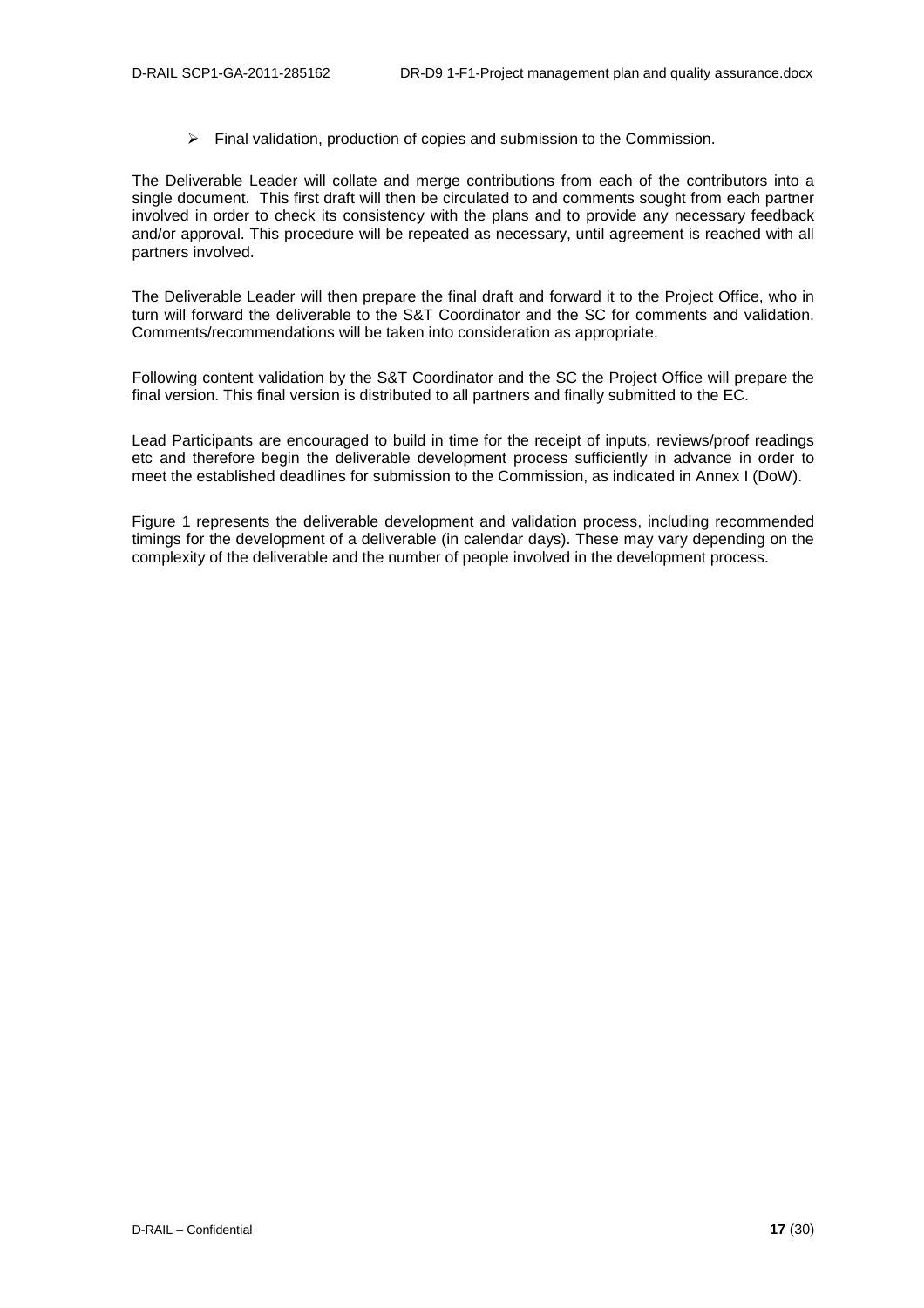

#### *Figure 1 D-RAIL deliverable production process*

<span id="page-18-0"></span>Formal acceptance of a deliverable by the EC corresponds to the terms of the Grant Agreement (see Annex 2 II.4 to EC Grant Agreement) is within 60 days after submission pending a final approval at project review or audit. It is also added the external reviewing. The external reviewing process is not included in this acceptance.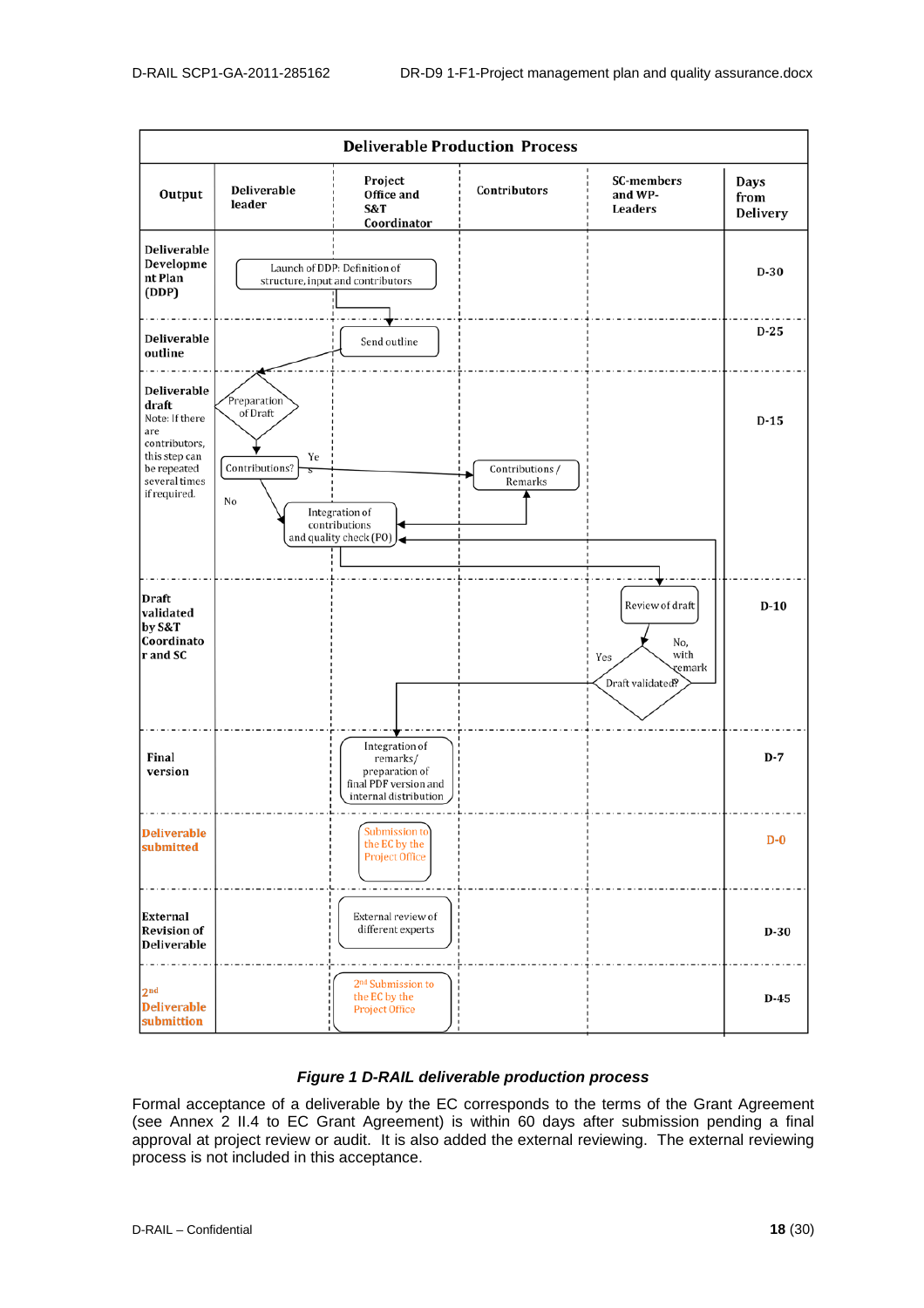**If the deliverable is not accepted, the consortium might be asked to perform additional work and the payment of Financial Statements could be delayed. It is therefore in the interest of all that deliverables are of a high quality and in the required format.**

**Please note that as described before, there could be an additional external review for key deliverables following submission to the European Commission.**

### <span id="page-19-0"></span>7.7 Review of deliverables

The WP-leaders are responsible for the quality of the deliverables. To aid the WP-leaders D-RAIL has a review system that aims to

- Ensure that the content is in accordance to the DoW
- Ensure a firm scientific basis
- Ensure high quality of content and presentation
- Ensure implementation.
- Pave the way for dissemination
- Ensure traceability of corrections and validations
- Provide a streamlined process with limited additional effort

To achieve this, D-RAIL makes use of:

- Internal reviewing procedures
- External reviewers from railway infrastructure managers, railway operators and railway industry
- Written external review reports and responses

External peer reviewing is only carried out for important deliverables identified by the Steering Committee. Further details and the current status of the deliverables is available in a spread-sheet stored on the UIC Extranet under **D-RAIL documents> Common Documents > Deliverables**.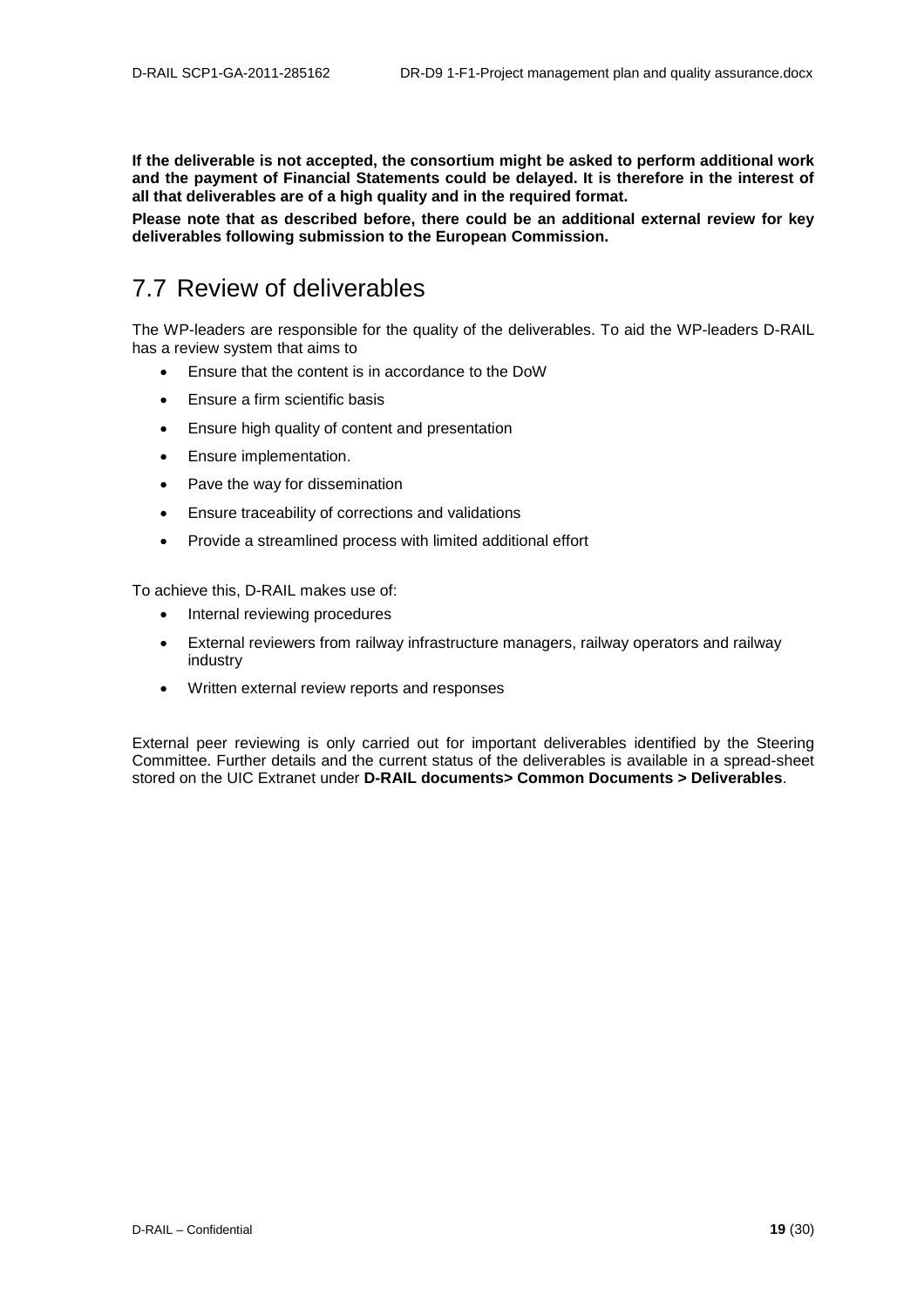## <span id="page-20-0"></span>8. Document management

During the lifetime of the D-RAIL project, many documents will be produced. The following guidelines will ease the ability to manage documents efficiently and ensure consistent presentation and management.

With English being the official language for D-RAIL, all documents must be written in English. As not all partners are English native speakers, using simple and clear English terms with short sentences is preferred. When many contributors from a variety of European countries contribute to the same document, the style and vocabulary of the final document might be very diverse and final revision will be made - particularly for deliverables and reports to be submitted to the EC and for documents with a wide dissemination.

By default, each document created within D-RAIL is considered confidential. To provide copyright protection the document should include © followed by the year ie. © 2012.

### <span id="page-20-1"></span>8.1 Document templates

D-RAIL partners will use standard document formats (styles, pages layout, basic content structure definition, etc.) and filing codes for all documents produced in the project.

Templates for paper documents will be prepared by the Project Office and made available on the D-RAIL internal website in folder [Common Documents –](http://ovidentia.uic.org/index.php?tg=fileman&idx=list&id=311&gr=Y&path=Mainline+files%2FML+Common+documents%2F04-Templates) 04-Templates: Word templates for deliverables, minutes, agenda and a Power Point template for presentations.

The document templates will include the project logo on the cover page and compulsory sections to be completed, thereby ensuring compliance with the D-RAIL guidelines and "representation" – ie the look and feel. The template defines the lay-out of the cover page and the internal pages, including required basic information fields and styles to be used.

**It is mandatory to use these templates for all D-RAIL documents**. Up-to-date templates will be available for downloading on the internal website.

### <span id="page-20-2"></span>8.2 Word tracking system

In order to facilitate the review of D-RAIL documents, partners should use the tracking system in Word.

To facilitate review, Microsoft Word allows you to easily make and view **tracked changes** (tracked change: a mark that shows where a deletion, insertion, or other editing change has been made in a document) and **comments** (comment: a note or annotation that an author or reviewer adds to a document). Word displays the comment in a balloon in the margin of the document. In order to preserve the layout of your document, Word shows some mark-up elements in the text of the document, while others are displayed in the margin.

### <span id="page-20-3"></span>8.3 Deliverables coding

Please note the identifying difference between those deliverables which are contractually binding within the Description of Work (Annex I to the GA) and all other working documents in the project. This sub-chapter explains the coding of deliverables.

Each deliverable will be coded and identifiable in the following way: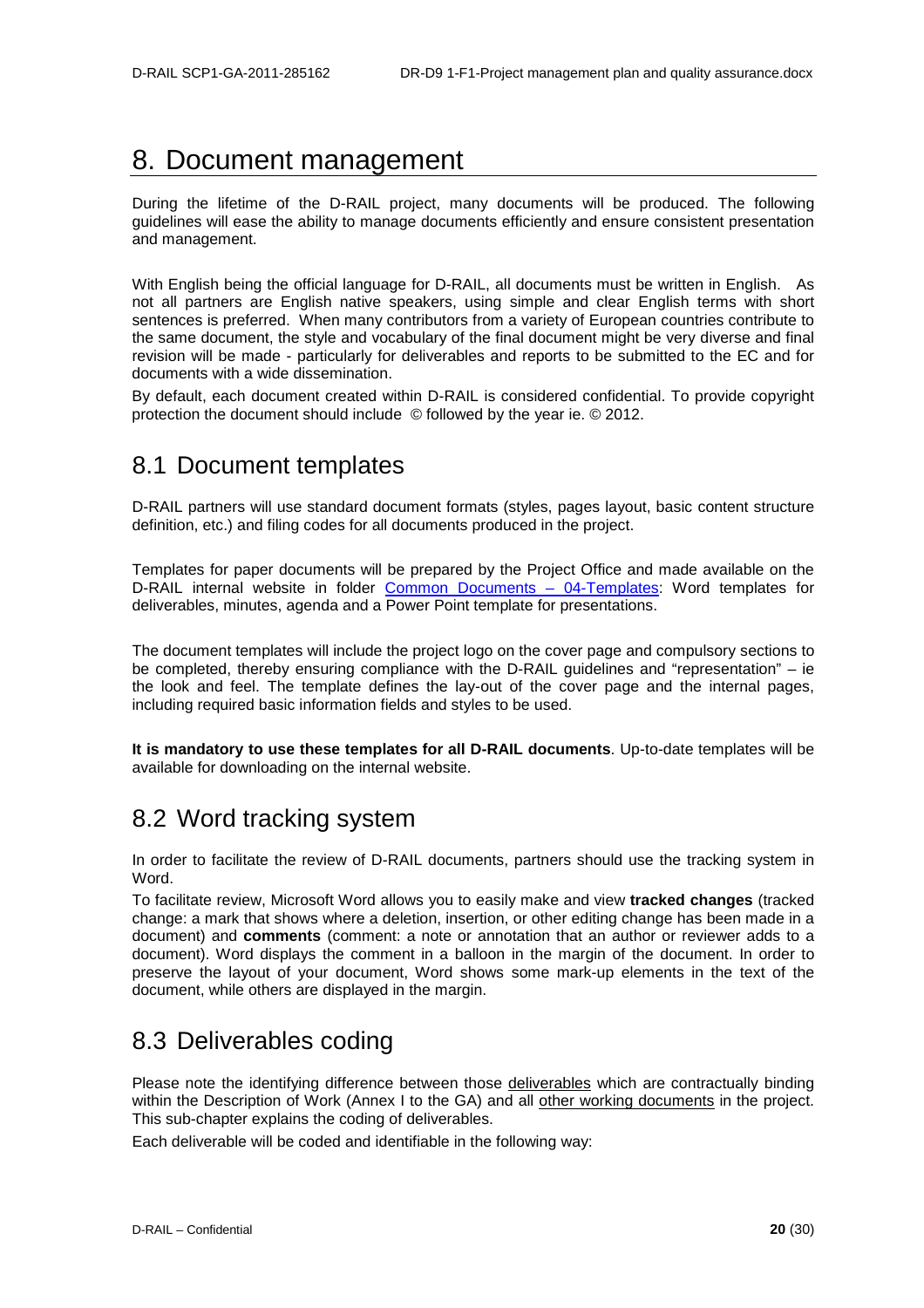#### **DR-DN-S-short title**

#### where:

- DR is in reference to D-RAIL, the project acronym
- DN is the deliverable number as in DoW, section A, WT2, "list of deliverables"
- S is the status
	- $\triangleright$  D = Draft; Vx = Version of working document (eg V2); F = Final
- Short title: is an explanatory title representing the content of the deliverable. The title used in the DoW table should be used. If a change is necessary the Steering Committee must be informed and a formal decision taken on this change.

Example of naming a Deliverable:

DR-D3.1-d2-Derailment causes, impact and prevention assessment

This naming format easily identifies this document as being the second draft (d2) of Deliverable D3.1, with a title as per the WT2 table in the DoW.

### <span id="page-21-0"></span>8.4 Document coding

Please note that, as mentioned in the previous sub-section, documents refer to all other working documents in the project, excluding Deliverables. For deliverable coding see 8.3.. The naming is according to DoW Part A page 2-4.

Each document will be identified with a unique filing code, regardless of the document title, file name and referencing conventions that each partner might use in local archives.

The code is defined as follows:

#### **DR-AAA-BB-YYMMDD-S-Subject**

#### where:

- DR is in reference to D-RAIL the project acronym
- AAA is the origin and may refer to:
	- $\triangleright$  A work-package: example WP1, WP2, WP1.1, etc.
	- A relevant body denomination such as SC for Scientific Committee, EC for European Commission, GA for General Assembly,
	- $\triangleright$  ADM for a purely administrative document
	- $\triangleright$  OT for all other documents
- BB is the participant number (see list below)
- YYMMDD is the date according to ISO
- S is the status:
	- $\triangleright$  D=Draft version
	- $\triangleright$  Vx=version as working document (example V1)
	- $\triangleright$  F=Final
- Subject is a short description of the subject.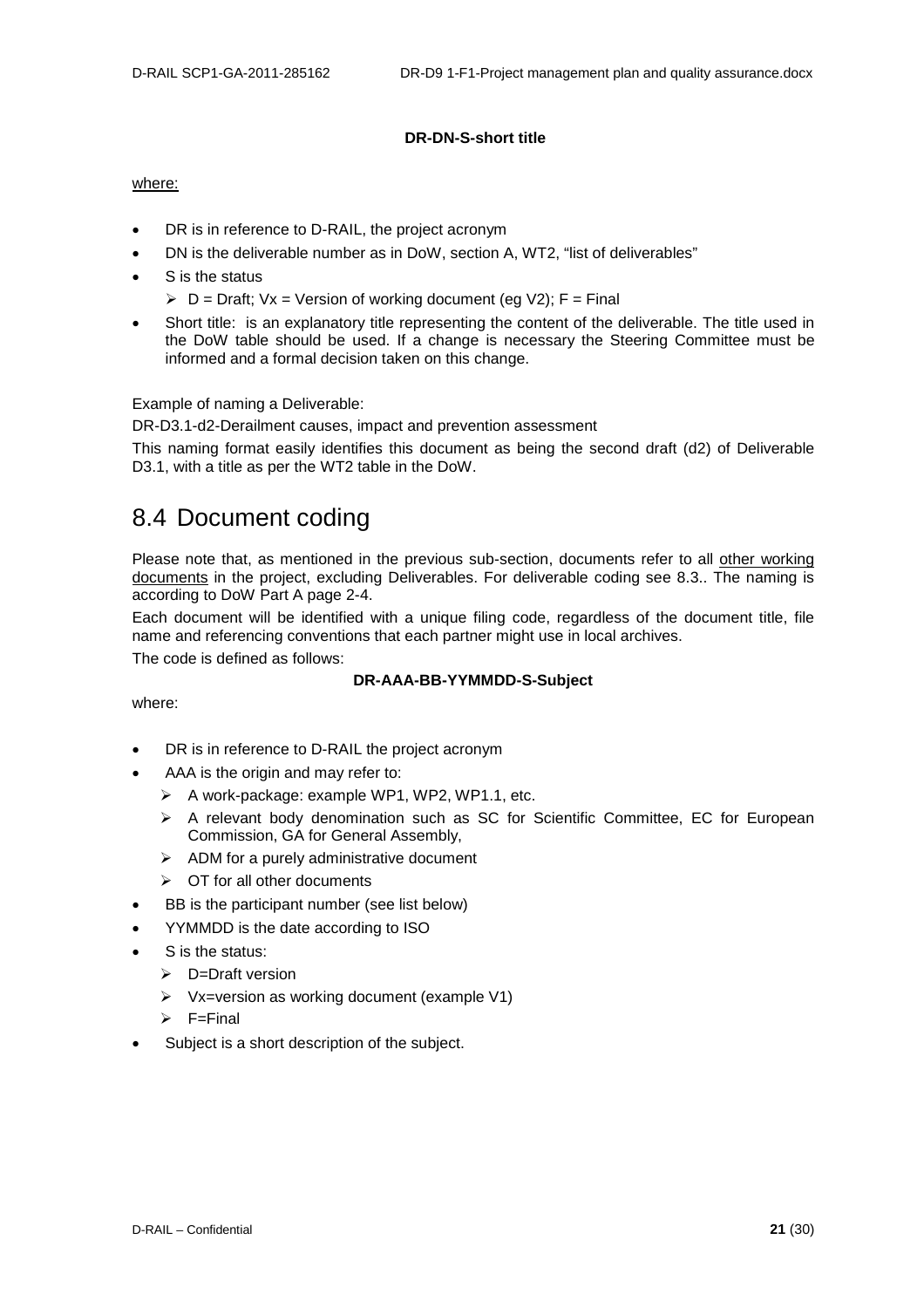| BB: Participant numbers are shown here below: |  |
|-----------------------------------------------|--|
|-----------------------------------------------|--|

|    | <b>Beneficiary name</b>                          | <b>Beneficiary short name</b> |
|----|--------------------------------------------------|-------------------------------|
| 01 | University of Newcastle upon Tyne                | <b>UNEW</b>                   |
| 02 | Union Internationale des Chemins de Fer          | <b>UIC</b>                    |
| 03 | Rail Safety and Standards Board Limited          | <b>RSSB</b>                   |
| 04 | Technische Universität Wien                      | <b>VUT</b>                    |
| 05 | <b>PANTEIA BV</b>                                | <b>PANTEIA</b>                |
| 06 | Chalmers Tekniska Högskola                       | <b>CHALM</b>                  |
| 07 | Politecnico di Milano                            | <b>POLIM</b>                  |
| 08 | Manchester Metropolitan University               | <b>MMU</b>                    |
| 09 | Luccini RS SPA                                   | <b>LUCC</b>                   |
| 10 | Mer Mec SPA                                      | <b>MERM</b>                   |
| 11 | Faiverley Transport Italia SPA                   | <b>FAIV</b>                   |
| 12 | <b>Telsys Gmbh</b>                               | <b>TELS</b>                   |
| 13 | Oltis Group AS                                   | <b>OLT</b>                    |
| 14 | Vyzkumny Ustav Zeleznicni AS                     | <b>VUZ</b>                    |
| 15 | Deutsche Bahn AG                                 | DB                            |
| 16 | <b>Harsco Rail Limited</b>                       | <b>HARS</b>                   |
| 17 | Schweiterische Bundesbahnen SBB AG               | <b>SBB</b>                    |
| 18 | ÖBB-Infrastruktur AG                             | ÖBB                           |
| 19 | Societe Nationale des Chemins de fer<br>Francais | <b>SNCF</b>                   |
| 20 | Trafikverket                                     | <b>TRV</b>                    |

Example of naming a document which contain the final minutes written by UNEW from the Steering Committee on 12<sup>th</sup> of October 2012 final

• DR-SC-01-121021-F-minutes

### <span id="page-22-0"></span>8.5 Document archive

The project archive stores copies of the following final documents:

Deliverables

Periodic reports (internal and contractual)

Agenda and minutes of meetings (including reviews)

Presentations given at meetings (including reviews and public events)

Journals and papers from D-RAIL

The Project Office administers the project archive and keeps track of all official releases of the documents produced by the D-RAIL partners. The partners have the responsibility to send electronic copies (or paper copies in case no other version exists) of the documents to the WPleaders to be put on the website and should cc the Project Office.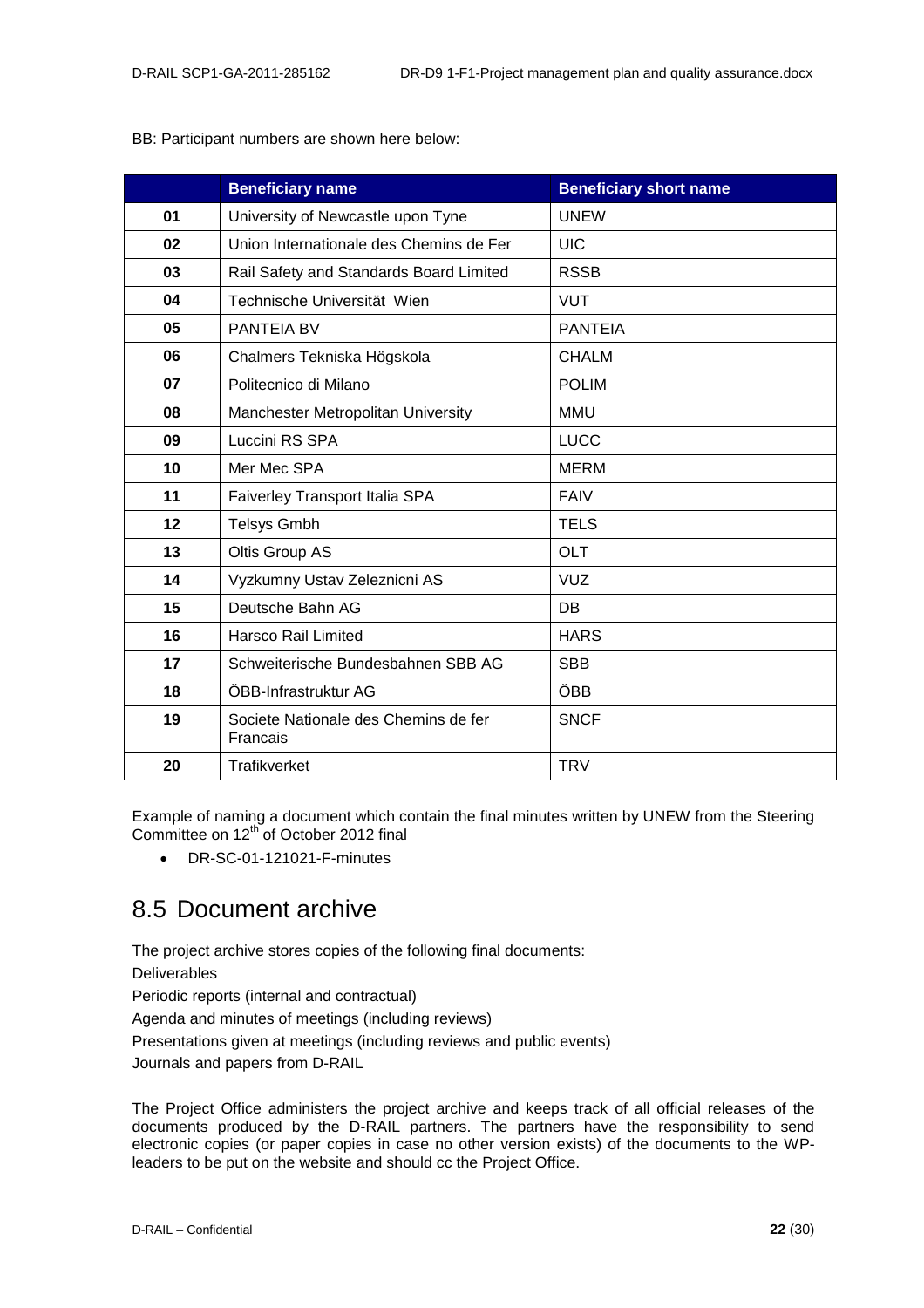## <span id="page-23-0"></span>9. Meetings

There are primarily two types of D-RAIL meetings:

- Regular meetings of the two decision-making bodies: the Steering Committee (which meets up to 3 times a year) and the General Assembly (which meets at least once during each reporting period). The timings of these meetings and their associated documents are available on the internal website in the Steering Committee or General Assembly sections.
- Meetings at individual or combined Work Package level relating to scientific and nonscientific topics.

Partners are strongly recommended to use the following guidelines relating to meeting preparation, management, administration and organisation.

## <span id="page-23-1"></span>9.1 Organisation of meetings

- Participants: Only those participants with something to contribute to the meeting should usually attend.
- Planning and logistics: Provide participants with sufficient information and details (date, venue, time, duration of meeting) about the meetings as far in advance as possible and where possible combine meetings particularly if the same participants are to attend (to save both time and money.) Providing detailed information on local transport and accommodation will help those travelling to the meeting.
- Preparation: The objectives and agenda of the meeting should be distributed in advance so that possible comments can be made within a given timeline (see CA). The objectives of the meeting and agenda should include details of specific contributions required from participants. Supporting material should be distributed in advance and with sufficient time to enable participants to read and comment on it.
- Running of the meeting: At each meeting it must be established who is the chair, who is taking the minutes and who will be preparing the action list. [The coordinator chairs all GA meetings. The chairperson of the SC-meetings is appointed by the SC members prior to the meetings.]
- Meeting follow-up: Minutes should be sent out 15 calendar days after the meeting. An action list identifying those responsible for each action and deadlines for completion of each point should accompany the minutes of the meeting. All meeting documents should be posted on the D-RAIL internal website.

### <span id="page-23-2"></span>9.2 Agenda

An agenda should be prepared and distributed in advance of all meetings. For SC meetings the agenda should be distributed 15 days before the meeting date and for GA meetings it should be distributed 30 days before the meeting date. Sending agendas in advance provide participants with the opportunity to prepare for the meeting or recommend changes to the agenda which must then be re-circulated.

The agenda itemises subjects/topics for discussion which will aide with chairing the meeting.

An Agenda template is available on the internal website in the section Common Documents - 04-[Templates.](http://ovidentia.uic.org/index.php?tg=fileman&idx=list&id=311&gr=Y&path=Mainline+files%2FML+Common+documents%2F04-Templates)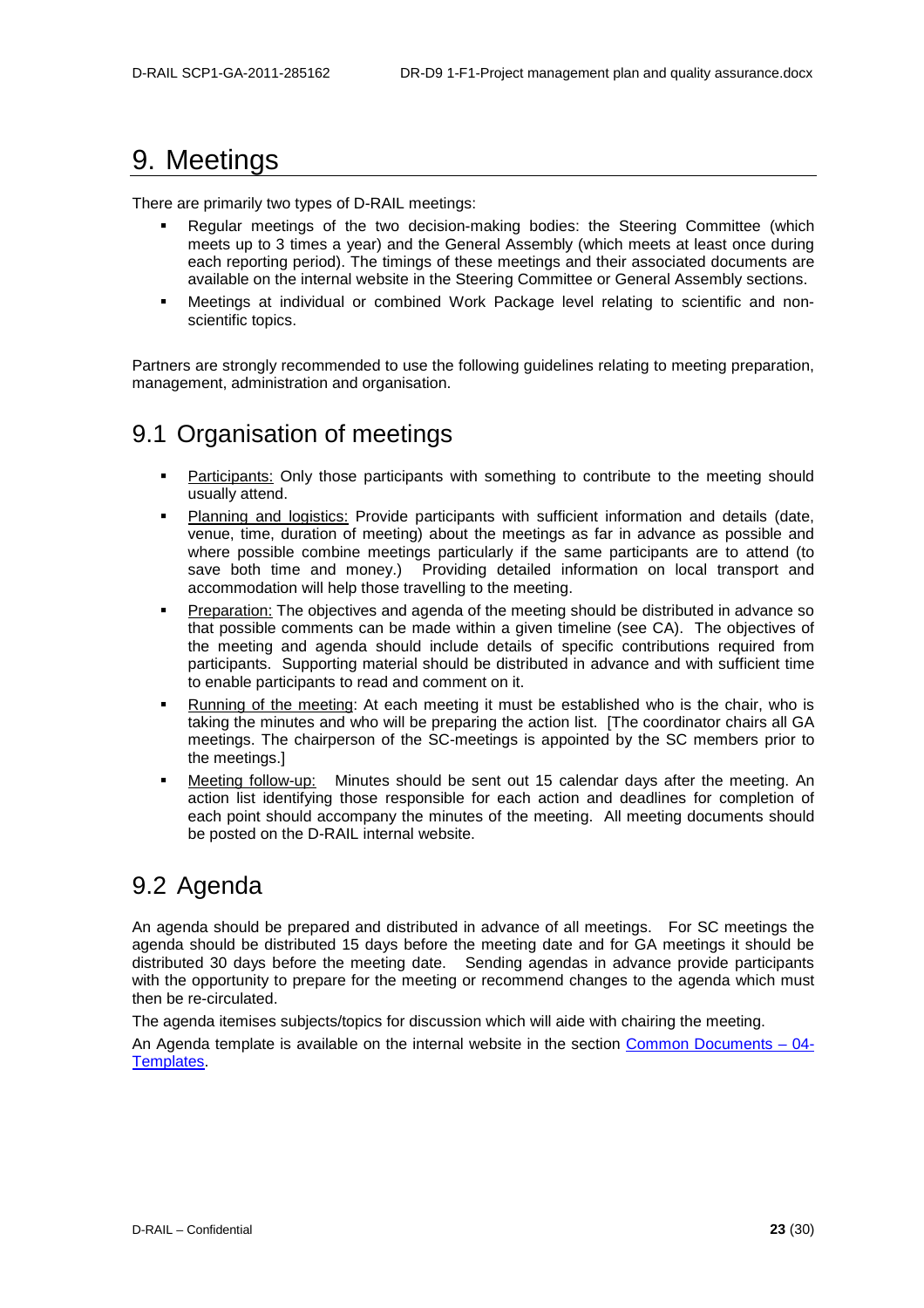#### **The Agenda template is designed to include the following:**

type / title of meeting venue / location of the meeting date of the meeting contact point Opening and welcome Objectives of the meeting and agreement about the agenda Remarks on previous minutes (only if appropriate) Follow up of previous Action points (if appropriate) Items for discussion Summary of Actions Date and place of next meeting(s) (only if appropriate) Close

<span id="page-24-0"></span>Note: If breaks, lunch and dinner are planned, these events should be included in the agenda.

### 9.3 Minutes

The person convening the meeting shall ensure that meeting minutes are taken. Draft minutes should be made available within 15 calendar days after a meeting, and will be subject to approval by all partners concerned. In the absence of comments within the defined deadline the minutes are deemed to be approved.

The minutes will reflect major issues that have been discussed, conclusions (decisions) and actions agreed. All minutes of periodic meetings will have the same structure.

**Minutes should contain the following information:** Meeting date Location Author Participants (indicating apologies/absentees) Objective(s) of the meeting (brief) Actual agenda List of documents distributed during the meeting with reference to the author And for each item discussed, if relevant: Summary of discussion Decision Open issues Action Supporting information Summary of the actions (action list) Place and date of the next meeting (if appropriate)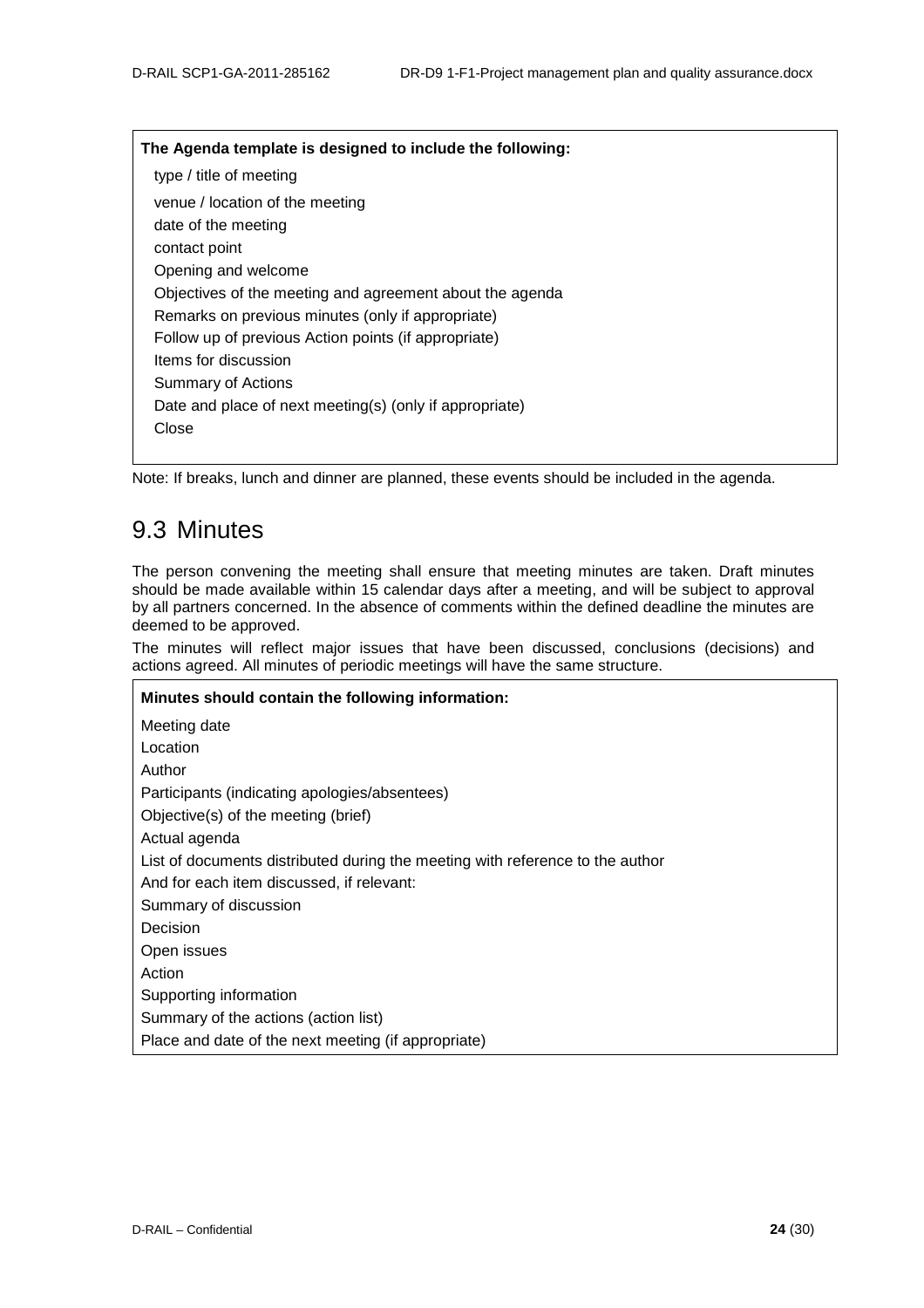## <span id="page-25-0"></span>10. Financial management and accounting

The financial rules for the participation in D-RAIL are described in Annex 2 (Part B) of the EC Grant Agreement (in the folder [Contractual documents\)](http://ovidentia.uic.org/index.php?tg=fileman&idx=list&id=311&gr=Y&path=Mainline+files%2FML+Common+documents%2F00-Contractual+documents) and are further detailed in the EC document "Guide to Financial Issues relating to FP7 Indirect Actions", which is available on the [internal](https://eurtd.org/LotusQuickr/saturn/PageLibraryC12576C6003BFCE8.nsf/h_Toc/DBDB6A6536AA3671C12576C6003CE7C6/?OpenDocument)  [website](https://eurtd.org/LotusQuickr/saturn/PageLibraryC12576C6003BFCE8.nsf/h_Toc/DBDB6A6536AA3671C12576C6003CE7C6/?OpenDocument) and on the [Cordis website.](ftp://ftp.cordis.europa.eu/pub/fp7/docs/financialguide_en.pdf)

Financial Statements (Form C) from each contractor are submitted by the Coordinator to the Commission at the end of each reporting period and in accordance with usual accounting rules of the contractors (instead of EC imposed rules).

Each partner should ensure that: project expenses are properly recorded invoices are kept and time sheets are held in support of budget and efforts spent eligible costs can be distinguished from non-eligible costs

A Certificate of Financial Statements (CFS) is required for accumulated requested EC contributions of at least 375 000€. This must be provided by an external auditor or a competent public officer for public bodies. The terms of reference for the certificate on the financial statements as well as the terms of reference for the certificate on the methodology are stipulated in Annex VII of the Grant Agreement specify (Forms D and E), available on the internal website.

All eligible costs must be:

actual (not estimates), economic and necessary for the project;

determined in accordance with the usual accounting principles of the contractor;

incurred within the life time of the project (exception: costs incurred in drawing up the final reports, up to 60 days after the end of the project);

recorded in the accounts of the contractor which must exclude indirect taxes, duties, interests, costs reimbursed in respect of another community projects;

without any profit for the partner or its host institution.

Any costs not meeting the principles of eligibility will be disallowed and the corresponding Commission contribution will be recovered. It is strongly recommended that all partners establish their own financial monitoring processes in advance to ensure that Financial Statements being reported meet published EC requirements.

An example of Form C together with a description of the content required is available on the D-RAIL internal website and the [Cordis website](ftp://ftp.cordis.europa.eu/pub/fp7/docs/project_reporting_en.pdf) under EC document ["Guidance Notes on Project](https://eurtd.org/LotusQuickr/saturn/PageLibraryC12576C6003BFCE8.nsf/h_Toc/395D003DC09A3578C12576C6003D9356/?OpenDocument)  [Reporting"](https://eurtd.org/LotusQuickr/saturn/PageLibraryC12576C6003BFCE8.nsf/h_Toc/395D003DC09A3578C12576C6003D9356/?OpenDocument), Chapter 3.7. The overall budget breakdown for the project, by individual partner is detailed in Form A of the Grant Preparation Form (GPF) and in Section A3 of the DoW. Any receipts received for project-related activities must be reported in the Form C. Please be aware that these will be offset against the EC contribution.

The Project Office will be responsible for collecting, formally checking and compiling the project's Financial Statements. The Project Office will inform the Project Coordinator of any difficulty encountered (delay in receiving information from a partner, major discrepancies between consumption reported in Financial Statements and progress reports, etc.) and where appropriate will propose contingency measures.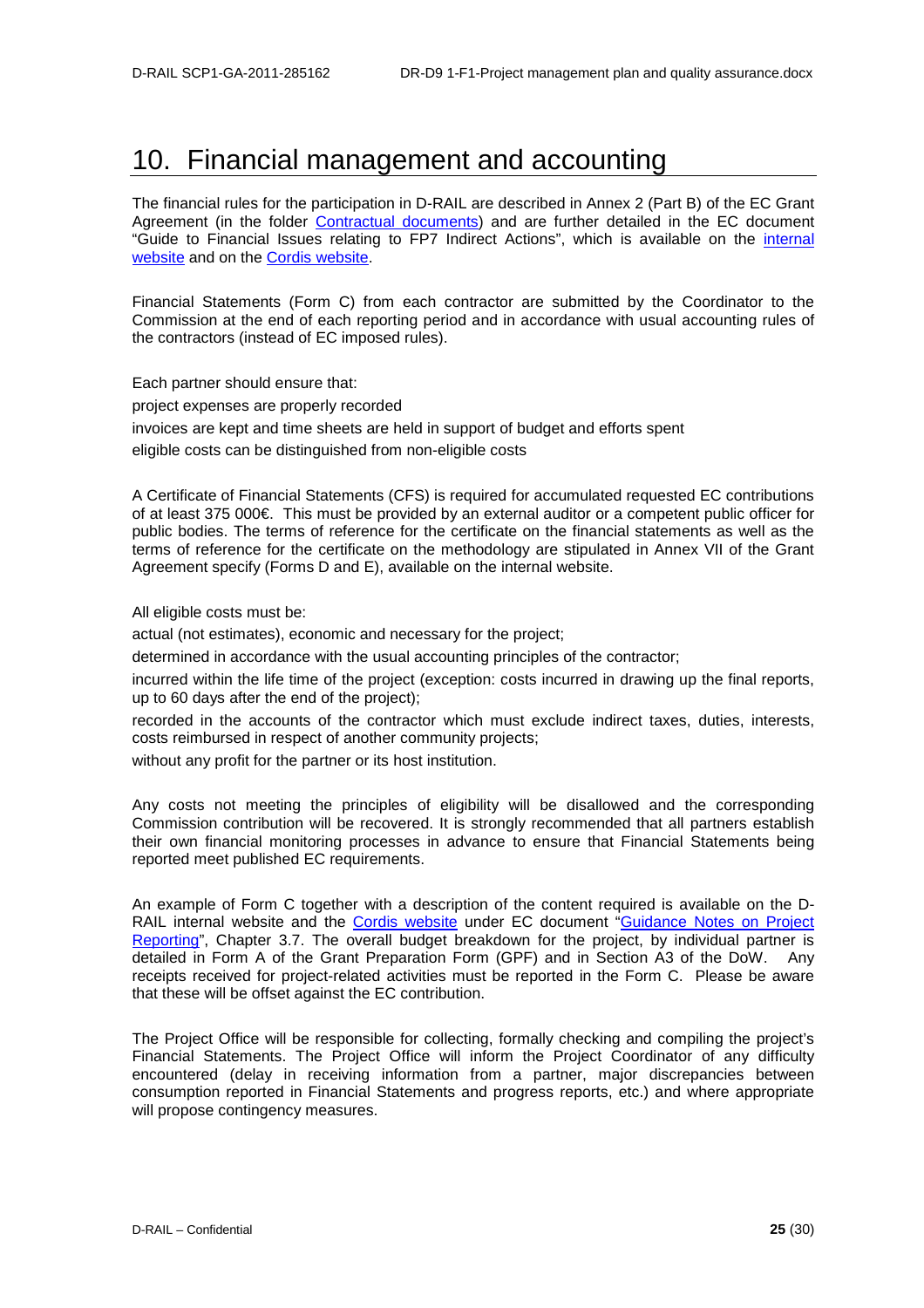### <span id="page-26-0"></span>10.1 Certificate on Financial Statements

A Certificate on Financial Statements (CFS) is mandatory for every claim (interim or final) in the form of reimbursement of costs whenever the amount of the EC contribution is equal to or greater than 375 000€ (and when cumulated with all previous payments for which a CFS has not been submitted.)

Once a CFS is submitted, the threshold of 375 000€ applies again for subsequent EC contributions but the count starts from 0.

At project start, all D-RAIL partners are below the 375 000€ threshold and if budgets remain unchanged, there will be no requirement for any of the partners to submit a CFS. If, however a budget reallocation occurs during the project and a project partner reaches this funding limit, the following procedure will apply:

The CFS should be provided in English by the contractor's own independent, qualified external auditor; for public bodies it may be provided by a competent public officer.

The requirements of the CFS are described in the annex VII of the Grant Agreement (Form D). Annex VII and is composed of three separate documents:

- A list of the minimum terms required by the Commission to be included in the engagement letter between the partner and the Auditor. The engagement letter must be dated and signed by both parties.
- The model Auditor's Report of Factual Findings to be issued on the Auditor's letterhead, dated, stamped and signed by the Auditor (or competent public officer).
- A detailed description of the procedures performed by the Auditor and the expected findings/results.

The partner's Financial Statements (Form C) signed by the partner should be attached to the Report of Factual Findings.

Note that the submission of a CFS does not waive the right of the Commission to carry out its own audits, which may occur at any time and up to 5 five years after the end of the project.

### <span id="page-26-1"></span>10.2 Payment handling

#### EC payments

The maximum total EC financial contribution for the D.RAIL project is fixed at 2,998,465€.

At the beginning of the project, the EC made one single pre-financing payment corresponding to 60% of the total funding of which the EC retain 5% in a Guarantee Fund – see details below:

| Total funding                                                           | 2,998,465.00€ |
|-------------------------------------------------------------------------|---------------|
| EC pre-financing (80% of total funding)                                 | 1,649,155.75€ |
| Guarantee fund (5% of maximum funding<br>retained until end of project) | 82,457.79€    |

In subsequent periods, the EC will make interim payments corresponding to the amount accepted for each reporting period (based on Financial Statements).

In the final period, the EC will make one payment corresponding to the amount accepted for the last reporting period plus any adjustments needed where: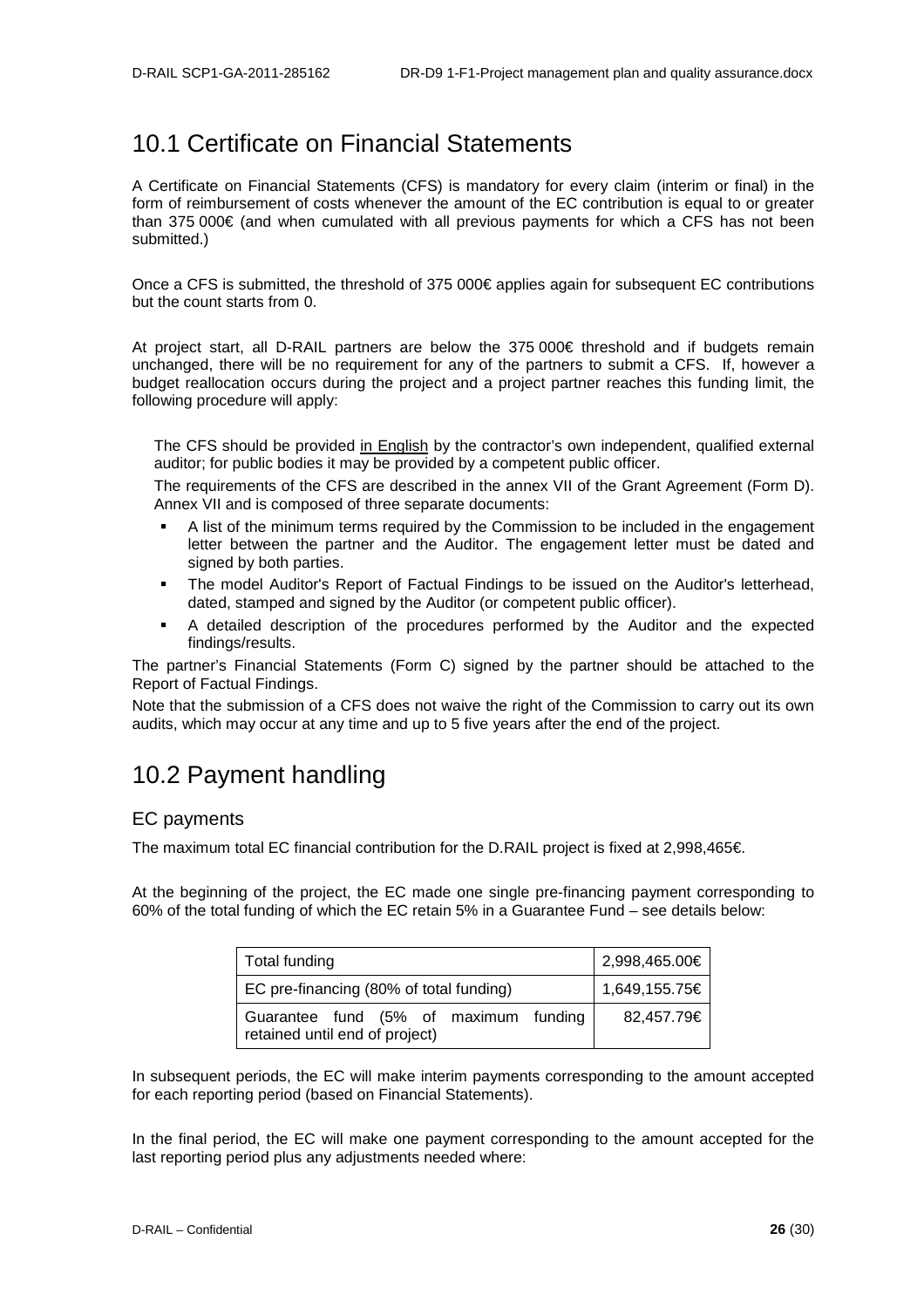- the amount of the corresponding EC contribution is less than any amount already paid to the consortium, the EC will recover the difference
- the amount of the corresponding EC contribution is more than any amount already paid to the consortium, the EC will pay the difference as the final payment within the limit of the maximum funding of the project.

### <span id="page-27-0"></span>10.3 Project Accounting

All payments of the EC financial contribution are made to the Coordinator. It is the Coordinator's responsibility to transfer funds to each of the partners.

The Project Office will monitor the payment process and take responsibility for project accounting. In particular, the Project Office will monitor total expense per contractor and activity per period compared to planned budget and based on the 9-monthly internal reporting. The aim is to keep the record of the payments and the expenses accurate and draw attention to any discrepancies. This monitoring procedure is at project level, but each partner is solely responsible for their own internal expense/finance expenditure and monitoring within their budget and must ensure adequate procedures are in place to comply with EC rules and internal project agreements.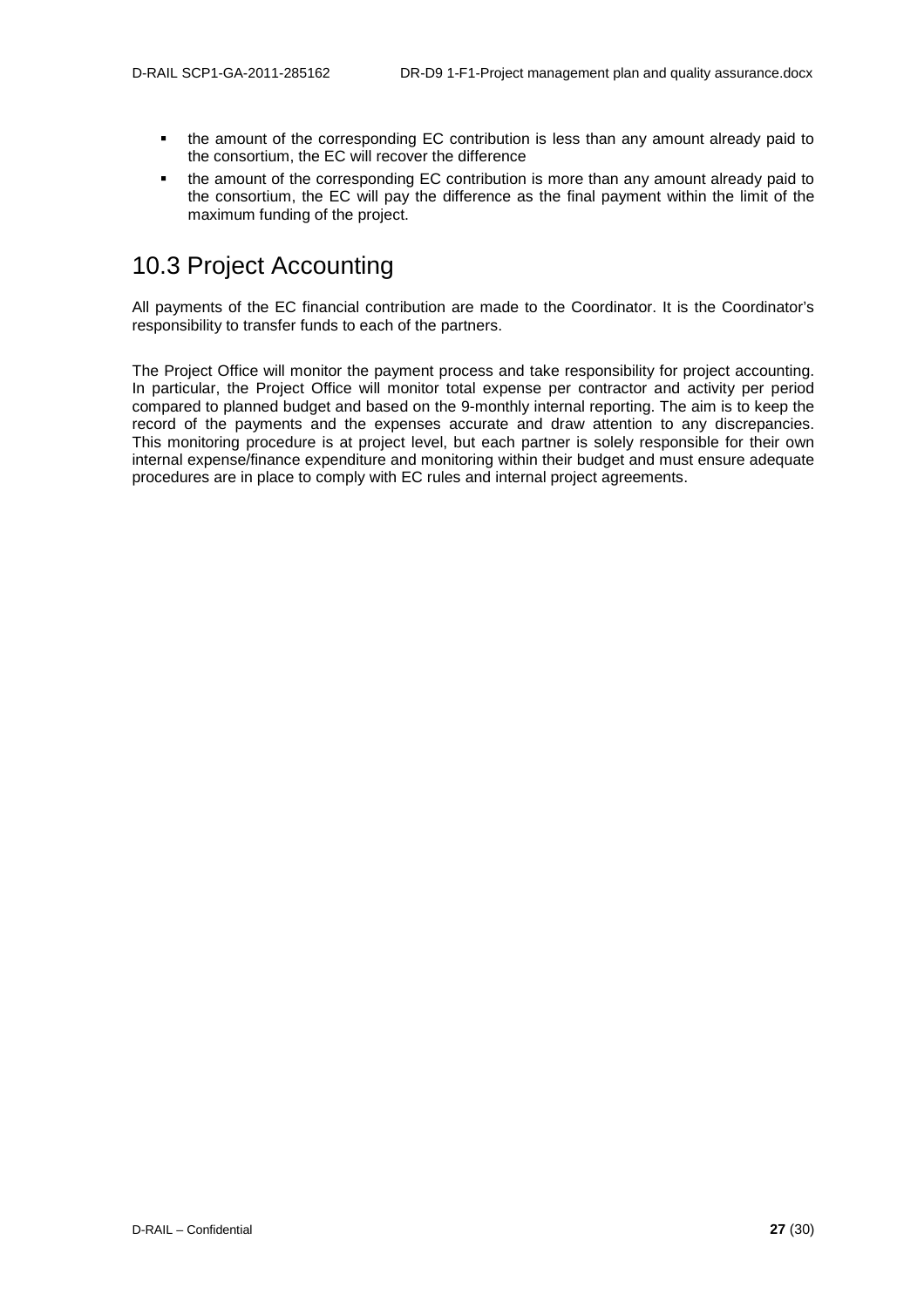## <span id="page-28-0"></span>11. Conclusion

Use of procedures and guidelines outlined in this document will benefit the collaboration process between D-RAIL partners and ensure a high quality of project deliverables and reporting both internally and to the EC.

It is also important that all partners have a thorough knowledge of the EC contract and its annexes; the various EC guidelines and Consortium Agreement which, in case of uncertainty or conflict, supersede the procedures outlined in this document.

Persons with management responsibilities in the project should be especially aware of the key documents regarding D-RAIL project management listed below.

The following documents are available on the D-RAIL internal website:

- o D-RAIL [Core Grant Agreement and its annexes](https://eurtd.org/LotusQuickr/saturn/PageLibraryC12576C6003BEED4.nsf/h_Toc/049046199dce9b03c12576c6003c26d4/?OpenDocument)
- o [Guide to Financial issues relating to FP7 indirect actions](https://eurtd.org/LotusQuickr/saturn/PageLibraryC12576C6003BFCE8.nsf/h_Toc/DBDB6A6536AA3671C12576C6003CE7C6/?OpenDocument)
- o [Guidance notes for project reporting](https://eurtd.org/LotusQuickr/saturn/PageLibraryC12576C6003BFCE8.nsf/h_Toc/395D003DC09A3578C12576C6003D9356/?OpenDocument)
- o D-RAIL [Consortium Agreement](http://ovidentia.uic.org/index.php?tg=fileman&idx=list&id=311&gr=Y&path=Mainline+files%2FML+Common+documents%2F00-Contractual+documents)